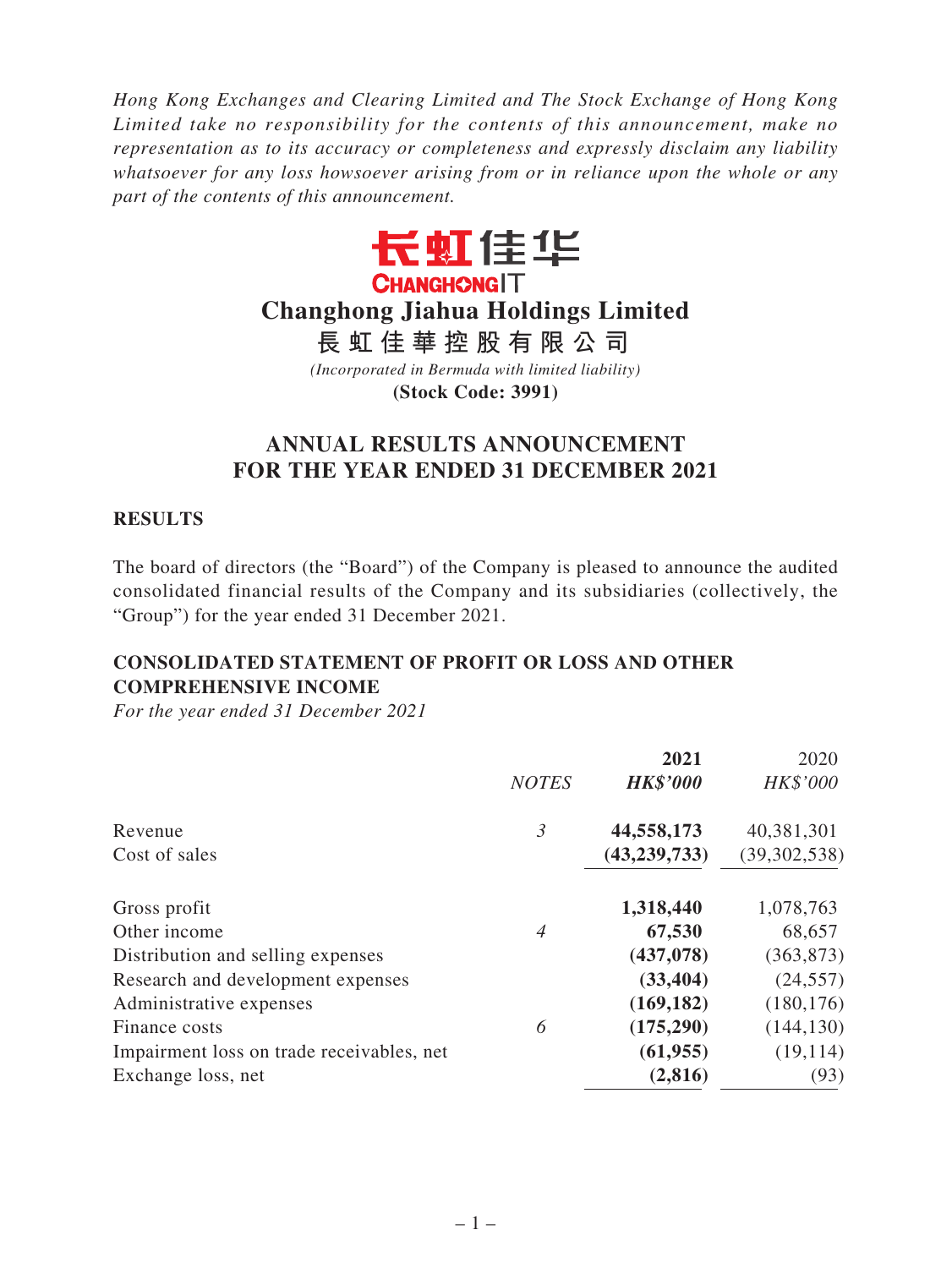|                                                                                          |              | 2021            | 2020     |
|------------------------------------------------------------------------------------------|--------------|-----------------|----------|
|                                                                                          | <b>NOTES</b> | <b>HK\$'000</b> | HK\$'000 |
| Profit before tax                                                                        |              | 506,245         | 415,477  |
| Income tax expenses                                                                      | 7            | (92,998)        | (70,079) |
| Profit for the year attributable to the owners                                           |              |                 |          |
| of the Company                                                                           | 8            | 413,247         | 345,398  |
| Other comprehensive income                                                               |              |                 |          |
| Item that will not be reclassified to<br><i>profit or loss:</i>                          |              |                 |          |
| Exchange differences arising from translation<br>of consolidated financial statements to |              |                 |          |
| presentation currency                                                                    |              | 87,389          | 166,783  |
| Total comprehensive income for the year                                                  |              | 500,636         | 512,181  |
| <b>Earnings per share</b>                                                                | 9            |                 |          |
| Basic and diluted <i>(HK cents)</i>                                                      |              | 16.08           | 13.44    |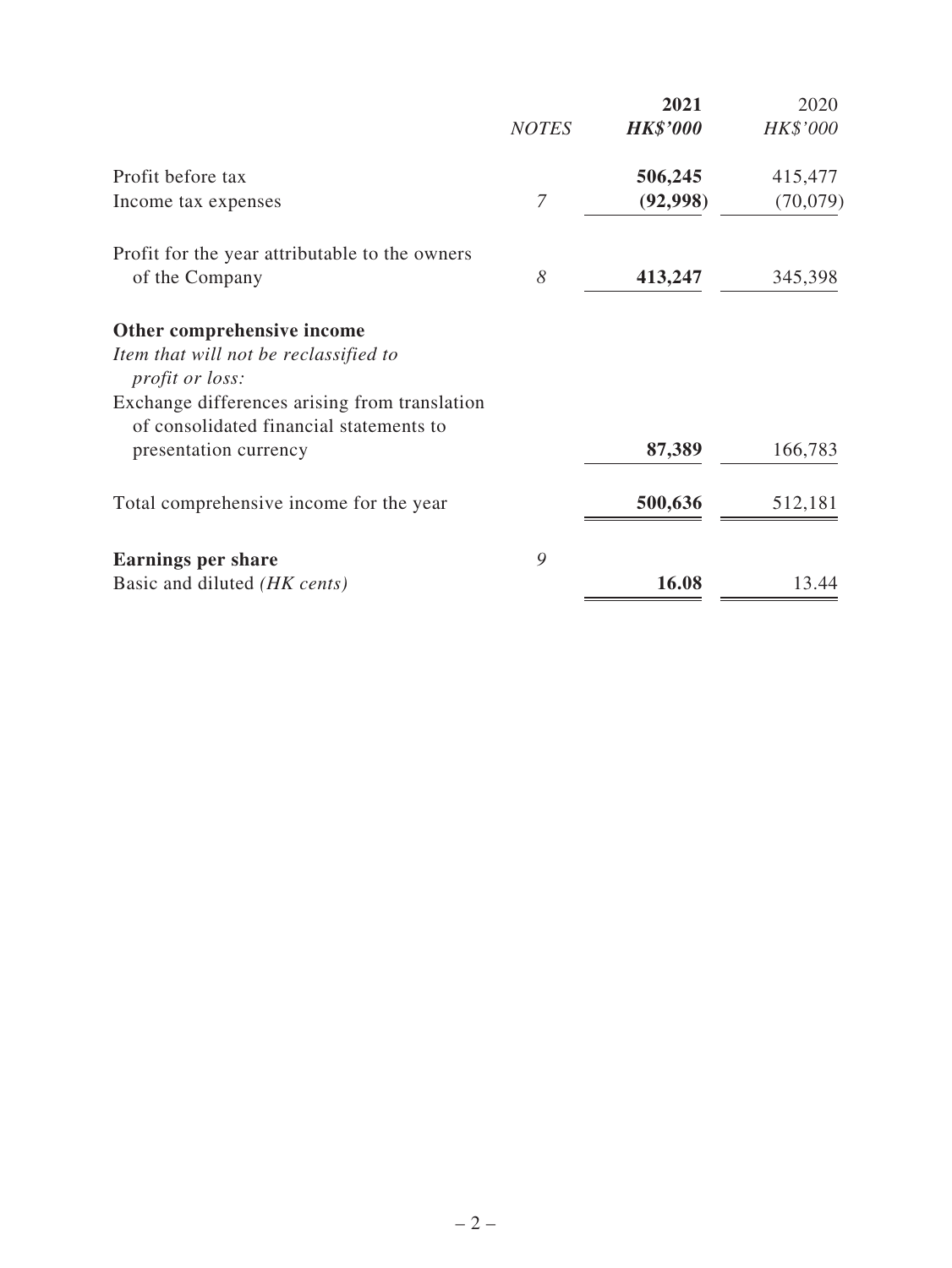# **CONSOLIDATED STATEMENT OF FINANCIAL POSITION**

*At 31 December 2021*

|                                                        |              | 2021            | 2020             |
|--------------------------------------------------------|--------------|-----------------|------------------|
|                                                        | <b>NOTES</b> | <b>HK\$'000</b> | HK\$'000         |
| <b>Non-current assets</b>                              |              |                 |                  |
| Plant and equipment                                    |              | 5,668           | 5,726            |
| Intangible assets                                      |              | 21,661          | 18,484           |
| Right-of-use assets                                    |              | 12,524          | 12,599           |
| Financial asset at fair value through                  |              |                 |                  |
| profit or loss                                         |              | 35,196          | 30,666           |
|                                                        |              | 75,049          | 67,475           |
| <b>Current assets</b>                                  |              |                 |                  |
| Inventories                                            |              | 3,667,994       | 3,131,603        |
| Trade receivables                                      | 10           | 4,385,787       | 3,110,036        |
| Bills receivables at fair value through other          |              |                 |                  |
| comprehensive income<br>Tax recoverable                |              | 59,030          | 418,414          |
| Prepayments, deposits and other receivables            |              | 189,568         | 4,065<br>119,196 |
| Amounts due from related companies                     |              | 8,306           | 13,530           |
| Trade deposits paid                                    |              | 690,871         | 808,048          |
| Pledged bank deposits                                  |              | 2,687,475       | 2,917,765        |
| Bank balances and cash                                 |              | 707,365         | 369,591          |
|                                                        |              | 12,396,396      | 10,892,248       |
|                                                        |              |                 |                  |
| <b>Current liabilities</b><br>Trade and bills payables | 11           | 7,839,724       | 5,622,316        |
| Other payables                                         |              | 445,043         | 331,711          |
| Tax payables                                           |              | 12,046          | 26,723           |
| <b>Borrowings</b>                                      |              | 1,179,675       | 2,195,451        |
| Amounts due to related companies                       |              | 22,585          | 15,878           |
| <b>Contract liabilities</b>                            |              | 276,973         | 444,244          |
| Lease liabilities                                      |              | 8,612           | 8,800            |
|                                                        |              | 9,784,658       | 8,645,123        |
| Net current assets                                     |              | 2,611,738       | 2,247,125        |
| <b>Total assets less current liabilities</b>           |              | 2,686,787       | 2,314,600        |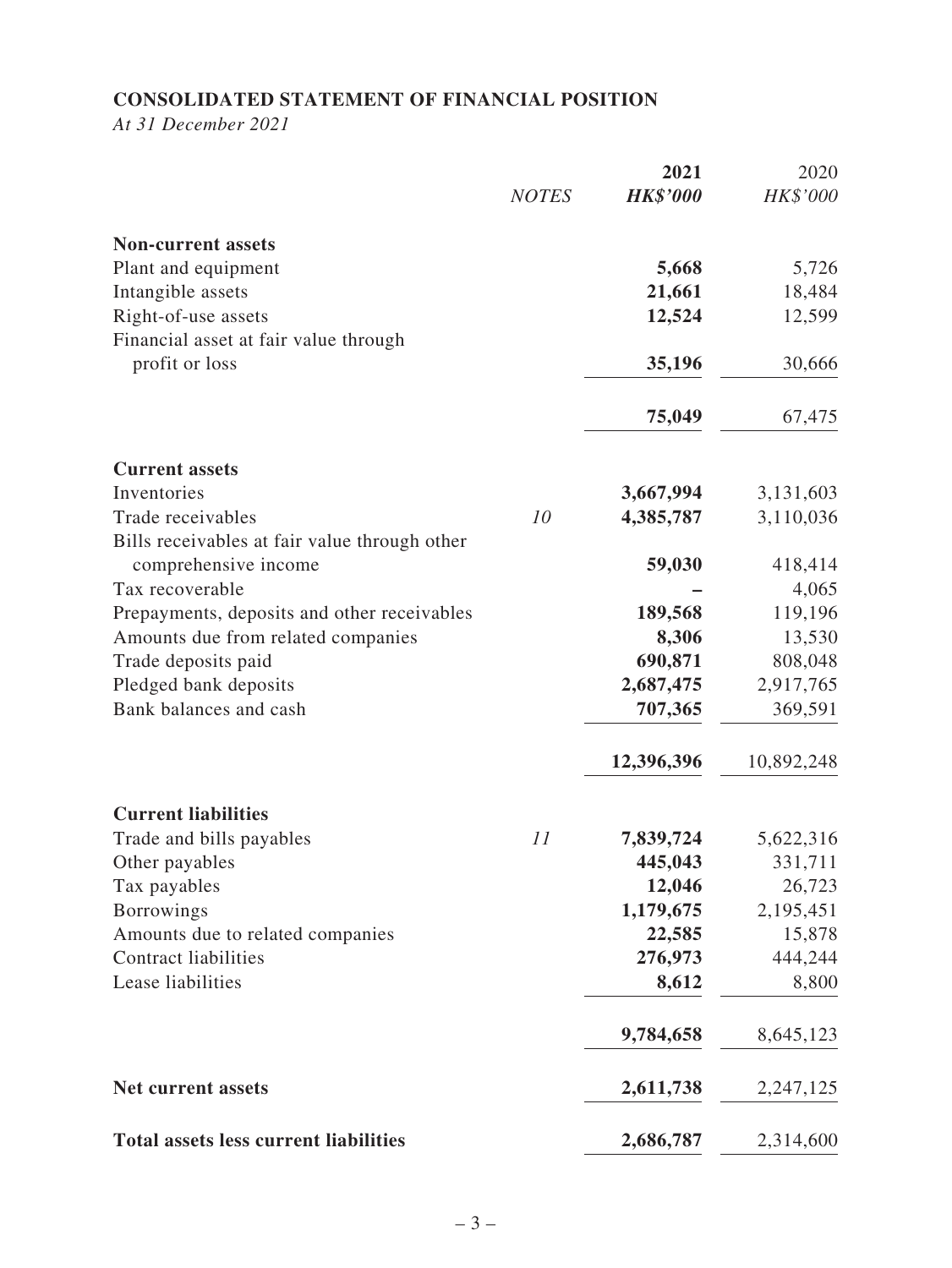|                                | 2021            | 2020      |
|--------------------------------|-----------------|-----------|
|                                | <b>HK\$'000</b> | HK\$'000  |
| <b>Non-current liabilities</b> |                 |           |
| Government grants              | 1,341           | 1,766     |
| Lease liabilities              | 5,186           | 4,684     |
|                                | 6,527           | 6,450     |
| <b>Net assets</b>              | 2,680,260       | 2,308,150 |
| <b>Capital and reserves</b>    |                 |           |
| Share capital                  | 36,366          | 36,366    |
| Convertible preference shares  | 27,897          | 27,897    |
| Reserves                       | 2,615,997       | 2,243,887 |
| <b>Total equity</b>            | 2,680,260       | 2,308,150 |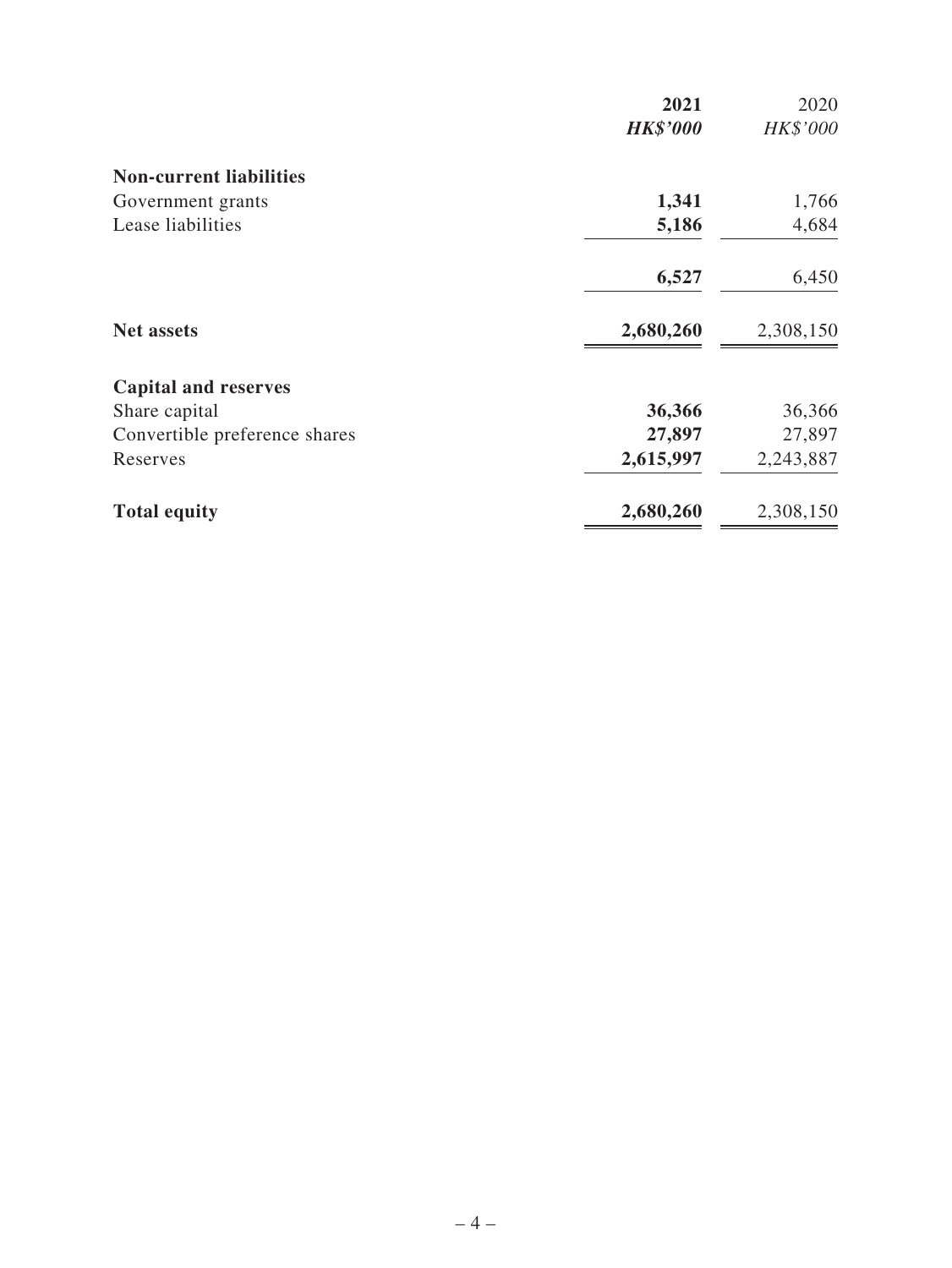### **CONSOLIDATED STATEMENT OF CHANGES IN EQUITY**

*For the year ended 31 December 2021*

|                                                                                                                       | <b>Share</b>        | Convertible<br>preference | <b>Statutory</b>                | Merger                           | <b>Translation</b>  | Other                             | Contributed                     | Retained             |                          |
|-----------------------------------------------------------------------------------------------------------------------|---------------------|---------------------------|---------------------------------|----------------------------------|---------------------|-----------------------------------|---------------------------------|----------------------|--------------------------|
|                                                                                                                       | capital<br>HK\$'000 | shares<br>HK\$'000        | reserve<br>HK\$'000<br>(Note i) | reserve<br>HK\$'000<br>(Note ii) | reserve<br>HK\$'000 | reserve<br>HK\$'000<br>(Note iii) | surplus<br>HK\$'000<br>(Noteiv) | earnings<br>HK\$'000 | <b>Total</b><br>HK\$'000 |
| At 1 January 2020                                                                                                     | 36,366              | 27,897                    | 111,219                         | (1, 248, 106)                    | (166, 357)          | (203, 432)                        | 1,760,883                       | 1,580,320            | 1,898,790                |
| Profit for the year<br>Exchange differences<br>arising from translation<br>of consolidated<br>financial statements to |                     |                           |                                 |                                  |                     |                                   |                                 | 345,398              | 345,398                  |
| presentation currency                                                                                                 |                     |                           |                                 |                                  | 166,783             |                                   |                                 |                      | 166,783                  |
| Total comprehensive<br>income for the year<br>Appropriation to                                                        |                     |                           |                                 |                                  | 166,783             |                                   |                                 | 345,398              | 512,181                  |
| statutory reserve<br>Dividends recognised as                                                                          |                     |                           | 4,219                           |                                  |                     |                                   |                                 | (4,219)              |                          |
| distribution (Note 12)                                                                                                |                     |                           |                                 |                                  |                     |                                   | (102, 821)                      |                      | (102, 821)               |
| At 31 December 2020                                                                                                   | 36,366              | 27,897                    | 115,438                         | (1, 248, 106)                    | 426                 | (203, 432)                        | 1,658,062                       | 1,921,499            | 2,308,150                |
| Profit for the year<br>Exchange differences<br>arising from translation<br>of consolidated<br>financial statements to |                     |                           |                                 |                                  |                     |                                   |                                 | 413,247              | 413,247                  |
| presentation currency                                                                                                 |                     |                           |                                 |                                  | 87,389              |                                   |                                 |                      | 87,389                   |
| Total comprehensive<br>income for the year                                                                            |                     |                           |                                 |                                  | 87,389              |                                   |                                 | 413,247              | 500,636                  |
| Appropriation to<br>statutory reserve<br>Dividends recognised as                                                      |                     |                           | 5,009                           |                                  |                     |                                   |                                 | (5,009)              |                          |
| distribution (Note 12)                                                                                                |                     |                           |                                 |                                  |                     |                                   | (128, 526)                      |                      | (128, 526)               |
| At 31 December 2021                                                                                                   | 36,366              | 27,897                    | 120,447                         | (1, 248, 106)                    | 87,815              | (203, 432)                        | 1,529,536                       | 2,329,737            | 2,680,260                |

*Notes:*

- (i) In accordance with the Articles and Association of the People's Republic of China (the "PRC") subsidiaries and the relevant laws and regulations applicable in the PRC, companies established in the PRC are required to appropriate at least 10% of their statutory annual profits after tax determined in accordance with the relevant statutory rules and regulations applicable to enterprises in the PRC to the statutory reserve until the balance of the reserve reaches 50% of their respective registered capitals. Subject to certain restrictions as set out in the relevant PRC regulations, the statutory reserve may be used to offset against accumulated losses of the respective PRC companies. The amount of the transfer is subject to the approval of the board of director of the respective PRC companies.
- (ii) The merger reserve represents the difference between the considerations and the assets and liabilities acquired under business combinations under common control.
- (iii) The other reserve represents the difference between the consideration paid and the carrying values of non-controlling interests acquired during the year ended 31 December 2014.
- (iv) On 15 May 2015, a resolution was passed on the annual general meeting to approve the reduction of the amount of approximately HK\$2,095,051,000 standing to the credit of the share premium account of the Company and the transfer of the entire amount to the contributed surplus account of the Company.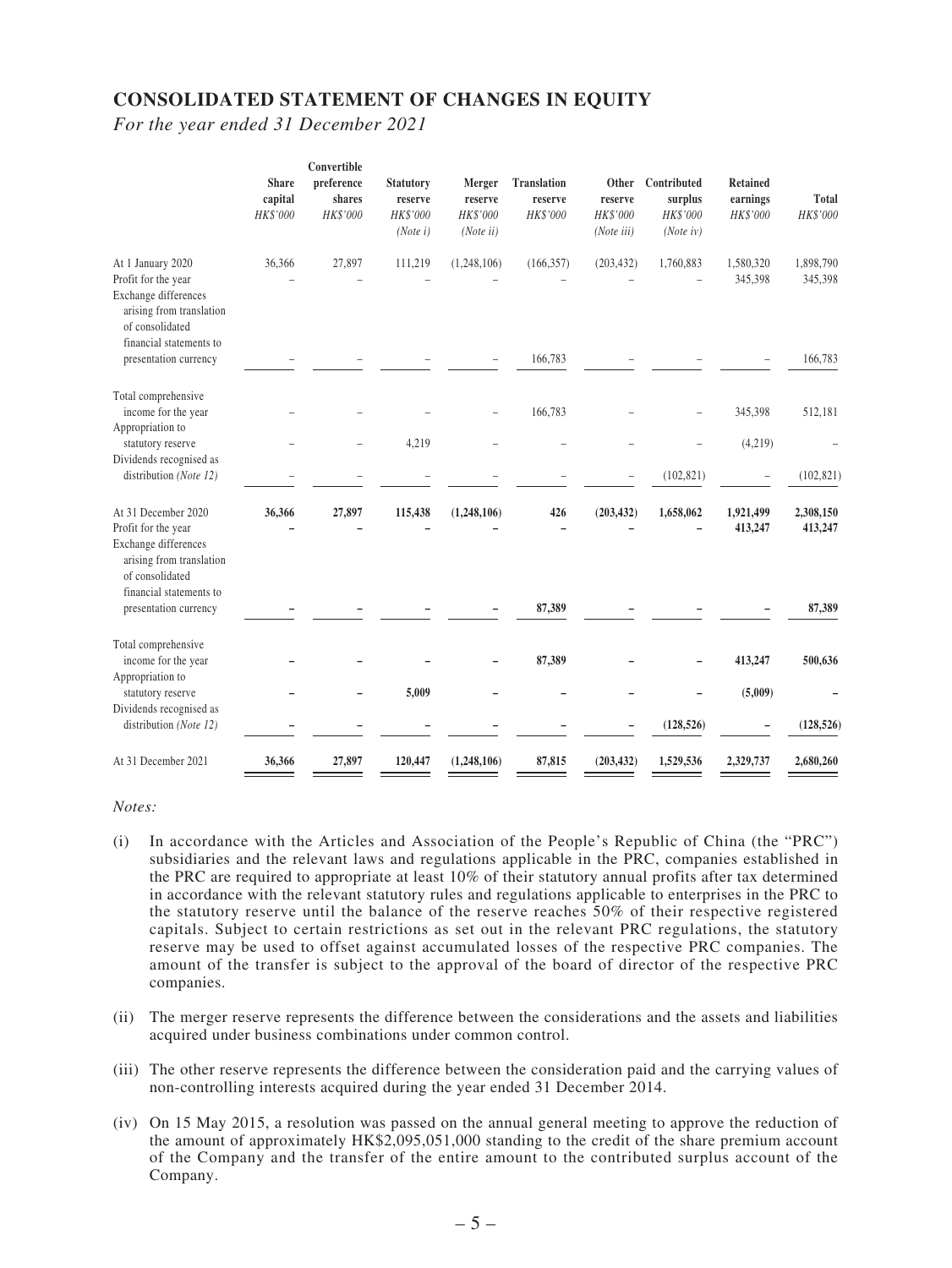### **NOTES TO THE CONSOLIDATED FINANCIAL STATEMENTS**

*For the year ended 31 December 2021*

#### **1. GENERAL INFORMATION**

Changhong Jiahua Holdings Limited (the "Company") was incorporated in Bermuda with limited liability.

The Company's shares are listed on The Stock Exchange of Hong Kong Limited (the "Stock Exchange"). The address of its registered office is Clarendon House, 2 Church Street, Hamilton HM 11, Bermuda. The address of its principal place of business is Unit 1412, 14/F., West Tower, Shun Tak Centre, 168–200 Connaught Road Central, Hong Kong.

The Company is an investment holding company.

The functional currency of the Company is Renminbi ("RMB") and the consolidated financial statements are presented in Hong Kong dollars ("HK\$"). As the Company is a public company with its shares listed on the Stock Exchange with most of its investors located in Hong Kong, the directors of the Company consider that HK\$ is preferable in presenting the operating result and financial position of the Group.

Sichuan Changhong Electronic Co., Limited ("Sichuan Changhong"), a company incorporated in the PRC with its shares listed on the Shanghai Stock Exchange, has obtained the control over the board of directors of the Company since 2012. Sichuan Changhong Electronics Holding Group Co., Ltd., ("Sichuan Changhong Holding", a company established in the PRC and wholly-owned by the Stateowned Assets Supervision and Administration Commission of the Mianyang city government) is the single largest shareholder of Sichuan Changhong, which held approximately 23.22% of the entire issued share capital of Sichuan Changhong and has de facto control over the composition of the majority of the board of Sichuan Changhong. In the opinion of the directors of the Company, Sichuan Changhong Holding, Sichuan Changhong, Changhong (Hong Kong) Trading Limited and Fit Generation Holding Limited ("Fit Generation") remain as a group of controlling shareholders as at 31 December 2021. The Company's immediate holding company is Fit Generation, a private company incorporated in the British Virgin Islands.

#### **2. APPLICATION OF AMENDMENTS TO HONG KONG FINANCIAL REPORTING STANDARDS ("HKFRSs")**

#### **Amendments to HKFRSs that are mandatorily effective for the current year**

In the current year, the Group has applied the following amendments to HKFRSs issued by the Hong Kong Institute of Certified Public Accountants ("HKICPA") for the first time, which are mandatorily effective for the annual period beginning on or after 1 January 2021 for the preparation of the consolidated financial statements:

Amendment to HKFRS 16 Covid-19-Related Rent Concessions Amendments to HKFRS 9, HKAS 39, HKFRS 7, HKFRS 4 and HKFRS 16

Interest Rate Benchmark Reform — Phase 2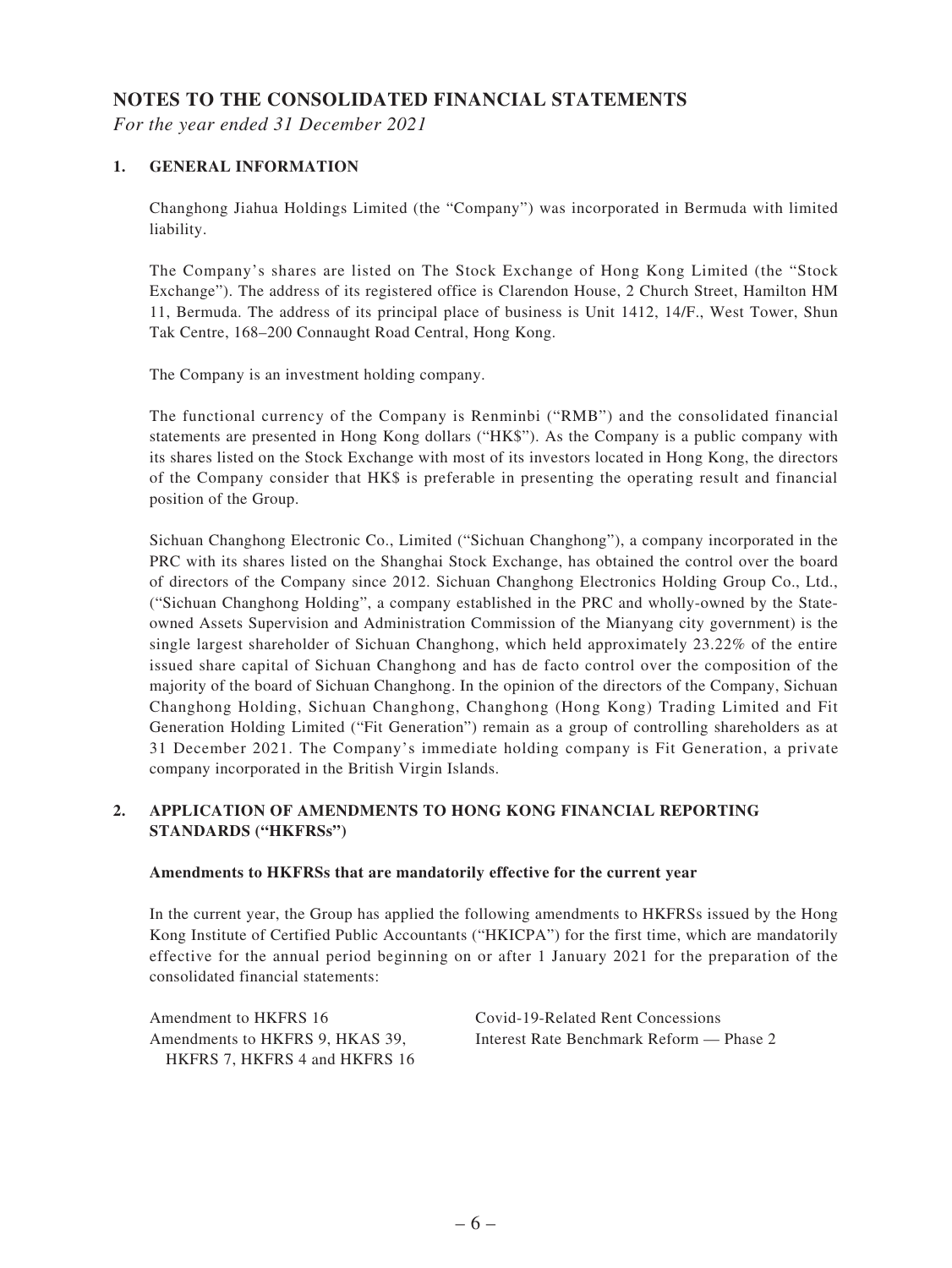In addition, the Group applied the agenda decision of the IFRS Interpretations Committee (the "Committee") of the International Accounting Standards Board issued in December 2020 in relation to Supply Chain Financing Arrangements, and the agenda decision issued in June 2021 which clarified the costs an entity should include as "estimated costs necessary to make the sale" when determining the net realisable value of inventories.

Except as described below, the application of the amendments to HKFRSs in the current year has had no material impact on the Group's financial positions and performance for the current and prior years and/or on the disclosures set out in these consolidated financial statements.

#### **New and amendments to HKFRSs in issue but not yet effective**

The Group has not early applied the following new and amendments to HKFRSs that have been issued but are not yet effective:

| <b>HKFRS 17</b>                                               | Insurance Contracts and the related Amendments <sup>3</sup>                                                                |
|---------------------------------------------------------------|----------------------------------------------------------------------------------------------------------------------------|
| Amendments to HKFRS 3                                         | Reference to the Conceptual Framework <sup>2</sup>                                                                         |
| Amendments to HKFRS 10<br>and HKAS 28                         | Sale or Contribution of Assets between an Investor and<br><i>its Associate or Joint Venture<sup>4</sup></i>                |
| Amendment to HKFRS 16                                         | Covid-19-Related Rent Concessions beyond 30 June $20211$                                                                   |
| Amendments to HKAS 1                                          | Classification of Liabilities as Current or Non-current and<br>related amendments to Hong Kong Interpretation $5 (2020)^3$ |
| Amendments to HKAS 1 and<br><b>HKFRS</b> Practice Statement 2 | Disclosure of Accounting Policies <sup>3</sup>                                                                             |
| Amendments to HKAS 8                                          | Definition of Accounting Estimates <sup>3</sup>                                                                            |
| Amendments to HKAS 12                                         | Deferred Tax related to Assets and Liabilities arising from<br>a Single Transaction <sup>3</sup>                           |
| Amendments to HKAS 16                                         | Property, Plant and Equipment - Proceeds before<br>Intended Use <sup>2</sup>                                               |
| Amendments to HKAS 37                                         | Onerous Contracts – Cost of Fulfilling a Contract <sup>2</sup>                                                             |
| <b>Amendments to HKFRSs</b>                                   | Annual Improvements to HKFRSs 2018-2020 <sup>2</sup>                                                                       |
|                                                               |                                                                                                                            |

<sup>1</sup> Effective for annual periods beginning on or after 1 April 2021.

<sup>2</sup> Effective for annual periods beginning on or after 1 January 2022.

<sup>3</sup> Effective for annual periods beginning on or after 1 January 2023.

<sup>4</sup> Effective for annual periods beginning on or after a date to be determined.

Except for the new and amendments to HKFRSs mentioned below, the directors of the Company anticipate that the application of all other new and amendments to HKFRSs will have no material impact on the consolidated financial statements in the foreseeable future.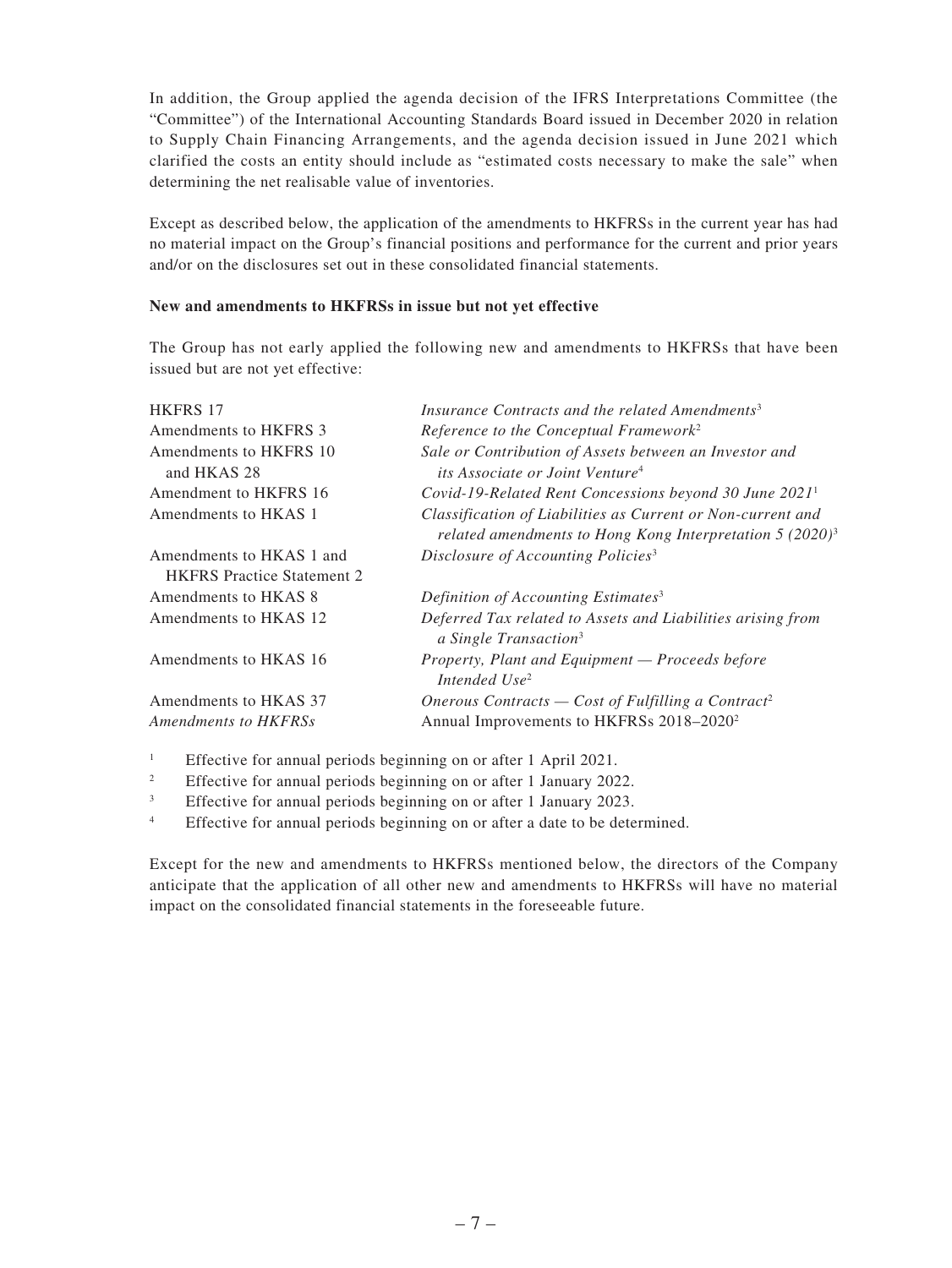#### **Amendments to HKAS 1 and HKFRS Practice Statement 2** *Disclosure of Accounting Policies*

HKAS 1 is amended to replace all instances of the term "significant accounting policies" with "material accounting policy information". Accounting policy information is material if, when considered together with other information included in an entity's financial statements, it can reasonably be expected to influence decisions that the primary users of general purpose financial statements make on the basis of those financial statements.

The amendments also clarify that accounting policy information may be material because of the nature of the related transactions, other events or conditions, even if the amounts are immaterial. However, not all accounting policy information relating to material transactions, other events or conditions is itself material. If an entity chooses to disclose immaterial accounting policy information, such information must not obscure material accounting policy information.

HKFRS Practice Statement 2 *Making Materiality Judgements* (the "Practice Statement") is also amended to illustrate how an entity applies the "four-step materiality process" to accounting policy disclosures and to judge whether information about an accounting policy is material to its financial statements. Guidance and examples are added to the Practice Statement.

The application of the amendments is not expected to have significant impact on the financial position or performance of the Group but may affect the disclosures of the Group's significant accounting policies. The impacts of application, if any, will be disclosed in the Group's future consolidated financial statements.

#### **Amendments to HKAS 8** *Definition of Accounting Estimates*

The amendments define accounting estimates as "monetary amounts in financial statements that are subject to measurement uncertainty". An accounting policy may require items in financial statements to be measured in a way that involves measurement uncertainty — that is, the accounting policy may require such items to be measured at monetary amounts that cannot be observed directly and must instead be estimated. In such a case, an entity develops an accounting estimate to achieve the objective set out by the accounting policy. Developing accounting estimates involves the use of judgements or assumptions based on the latest available, reliable information.

In addition, the concept of changes in accounting estimates in HKAS 8 is retained with additional clarifications.

The application of the amendments is not expected to have significant impact on the Group's consolidated financial statements.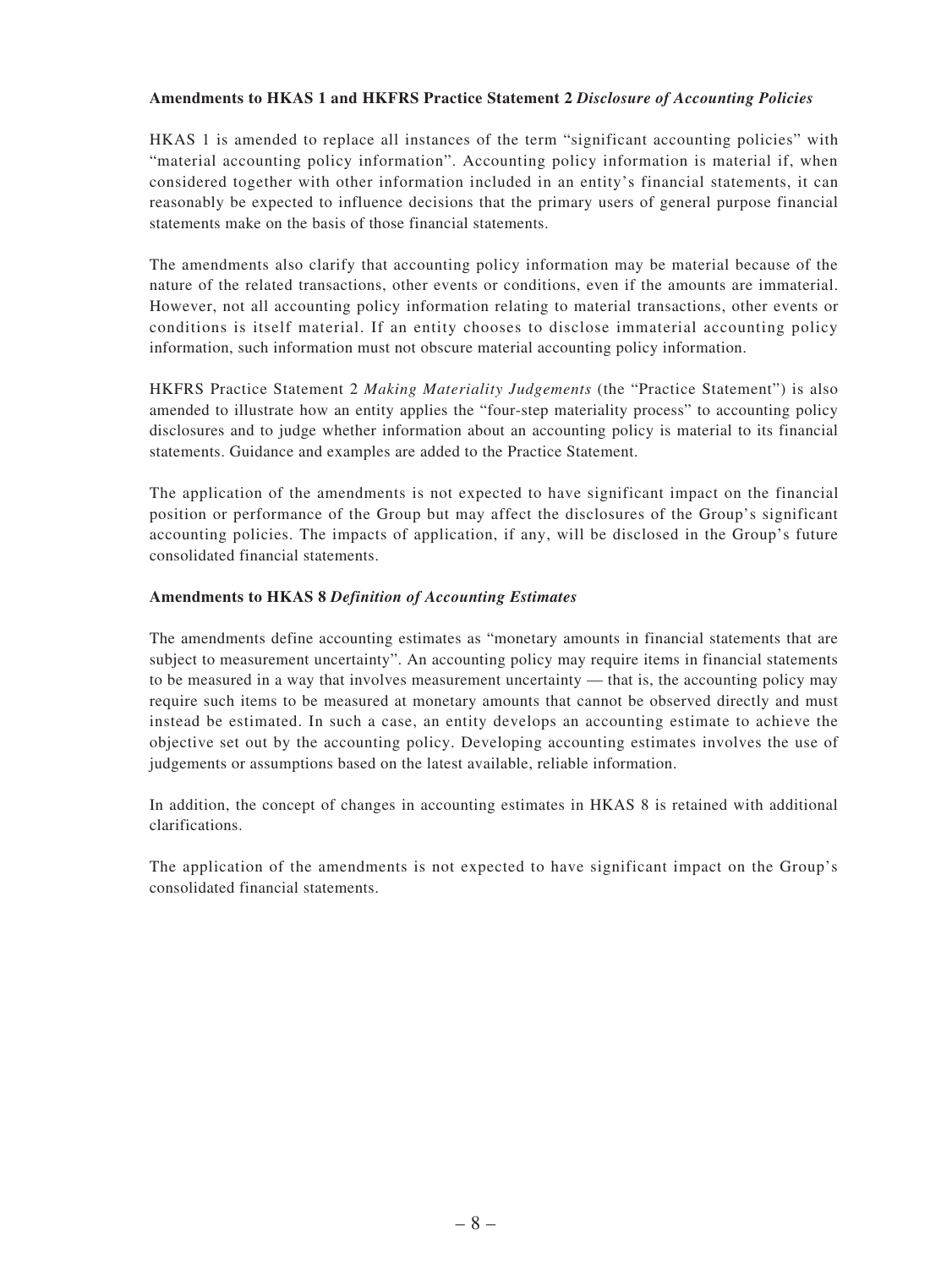#### **3. REVENUE**

### **(i) Disaggregation of revenue from contracts with customers**

|                                                                                 | For the year ended 31 December 2021                   |                                                        |                                  |                                 |  |
|---------------------------------------------------------------------------------|-------------------------------------------------------|--------------------------------------------------------|----------------------------------|---------------------------------|--|
| <b>Segments</b>                                                                 | <b>ICT</b><br>consumer<br>products<br><b>HK\$'000</b> | <b>ICT</b><br>corporate<br>products<br><b>HK\$'000</b> | <b>Others</b><br><b>HK\$'000</b> | <b>Total</b><br><b>HK\$'000</b> |  |
| Types of goods or service                                                       |                                                       |                                                        |                                  |                                 |  |
| Sales of Information and<br><b>Communication Technology</b>                     |                                                       |                                                        |                                  |                                 |  |
| ("ICT") products                                                                | 19,652,097                                            | 12,476,542                                             | 169,760                          | 32,298,399                      |  |
| Sales of smartphone and<br>own brand products<br>Sales of warranty packages and |                                                       |                                                        | 12, 147, 744                     | 12, 147, 744                    |  |
| professional integrated ICT<br>solutions                                        | 18,635                                                | 43,907                                                 | 18,960                           | 81,502                          |  |
| Provision of ICT services                                                       |                                                       |                                                        | 30,528                           | 30,528                          |  |
|                                                                                 |                                                       |                                                        |                                  |                                 |  |
|                                                                                 | 19,670,732                                            | 12,520,449                                             | 12,366,992                       | 44,558,173                      |  |
| Timing of revenue recognition                                                   |                                                       |                                                        |                                  |                                 |  |
| A point of time                                                                 | 19,670,732                                            | 12,520,449                                             | 12,336,464                       | 44,527,645                      |  |
| Overtime                                                                        |                                                       |                                                        | 30,528                           | 30,528                          |  |
|                                                                                 |                                                       |                                                        |                                  |                                 |  |
|                                                                                 | 19,670,732                                            | 12,520,449                                             | 12,366,992                       | 44,558,173                      |  |
|                                                                                 |                                                       |                                                        |                                  |                                 |  |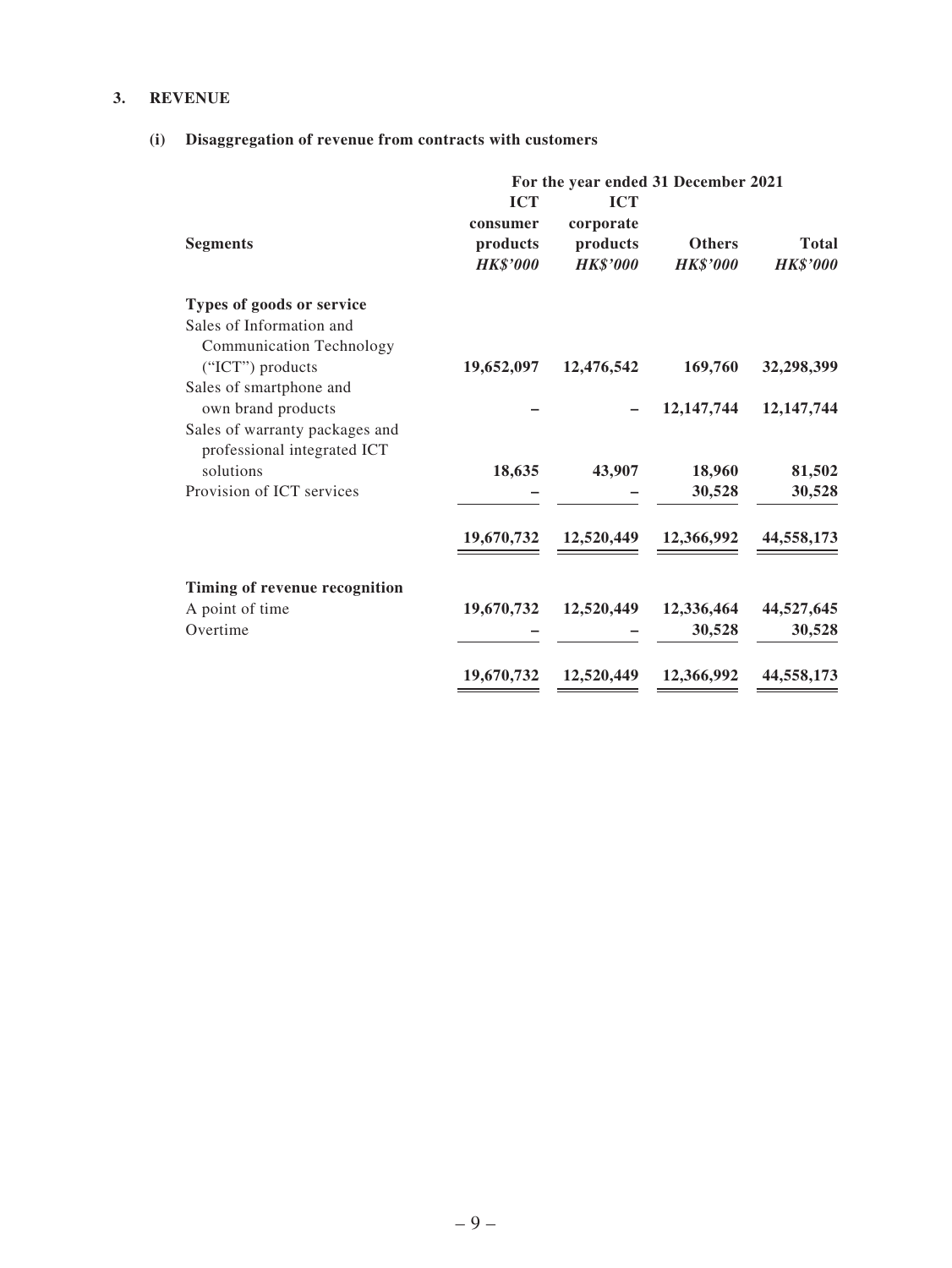|                                                               | For the year ended 31 December 2020 |            |            |            |  |
|---------------------------------------------------------------|-------------------------------------|------------|------------|------------|--|
|                                                               | <b>ICT</b>                          | <b>ICT</b> |            |            |  |
|                                                               | consumer                            | corporate  |            |            |  |
| Segments                                                      | products                            | products   | Others     | Total      |  |
|                                                               | HK\$'000                            | HK\$'000   | HK\$'000   | HK\$'000   |  |
| Types of goods or service                                     |                                     |            |            |            |  |
| Sales of Information and                                      |                                     |            |            |            |  |
| <b>Communication Technology</b>                               |                                     |            |            |            |  |
| ("ICT") products                                              | 14,237,535                          | 9,785,489  | 59,911     | 24,082,935 |  |
| Sales of smartphone and                                       |                                     |            |            |            |  |
| own brand products                                            |                                     |            | 15,950,692 | 15,950,692 |  |
| Sales of warranty packages and<br>professional integrated ICT |                                     |            |            |            |  |
| solutions                                                     | 16,679                              | 236,946    | 82,613     | 336,238    |  |
| Provision of ICT services                                     |                                     |            | 11,436     | 11,436     |  |
|                                                               |                                     |            |            |            |  |
|                                                               | 14,254,214                          | 10,022,435 | 16,104,652 | 40,381,301 |  |
|                                                               |                                     |            |            |            |  |
| Timing of revenue recognition                                 |                                     |            |            |            |  |
| A point of time                                               | 14,254,214                          | 10,022,435 | 16,093,216 | 40,369,865 |  |
| Overtime                                                      |                                     |            | 11,436     | 11,436     |  |
|                                                               |                                     |            |            |            |  |
|                                                               | 14,254,214                          | 10,022,435 | 16,104,652 | 40,381,301 |  |

#### **(ii) Performance obligations for contracts with customers**

For sales of products to distributors, revenue is recognised when control of the goods has transferred, being when the goods have been shipped to the distributors' specific location (delivery). Following delivery, the distributor has full discretion over the manner of distribution and price to sell the goods, the primary responsibility when on selling the goods and bears the risks of obsolescence and loss in relation to the goods. For sales of warranty packages and professional integrated ICT solutions, control is transferred when the customers have the right to use or sell these products.

The ICT services are recognised overtime and considered to be distinct services as it is supplied by the Group to customers on a stand-alone basis or is available for customers from other providers in the market.

#### **(iii) Transaction price allocated to the remaining performance obligation for contracts with customers**

All sales of goods and provision of services are for periods of one year or less. As permitted under HKFRS 15, the transaction price allocated to these unsatisfied contracts is not disclosed.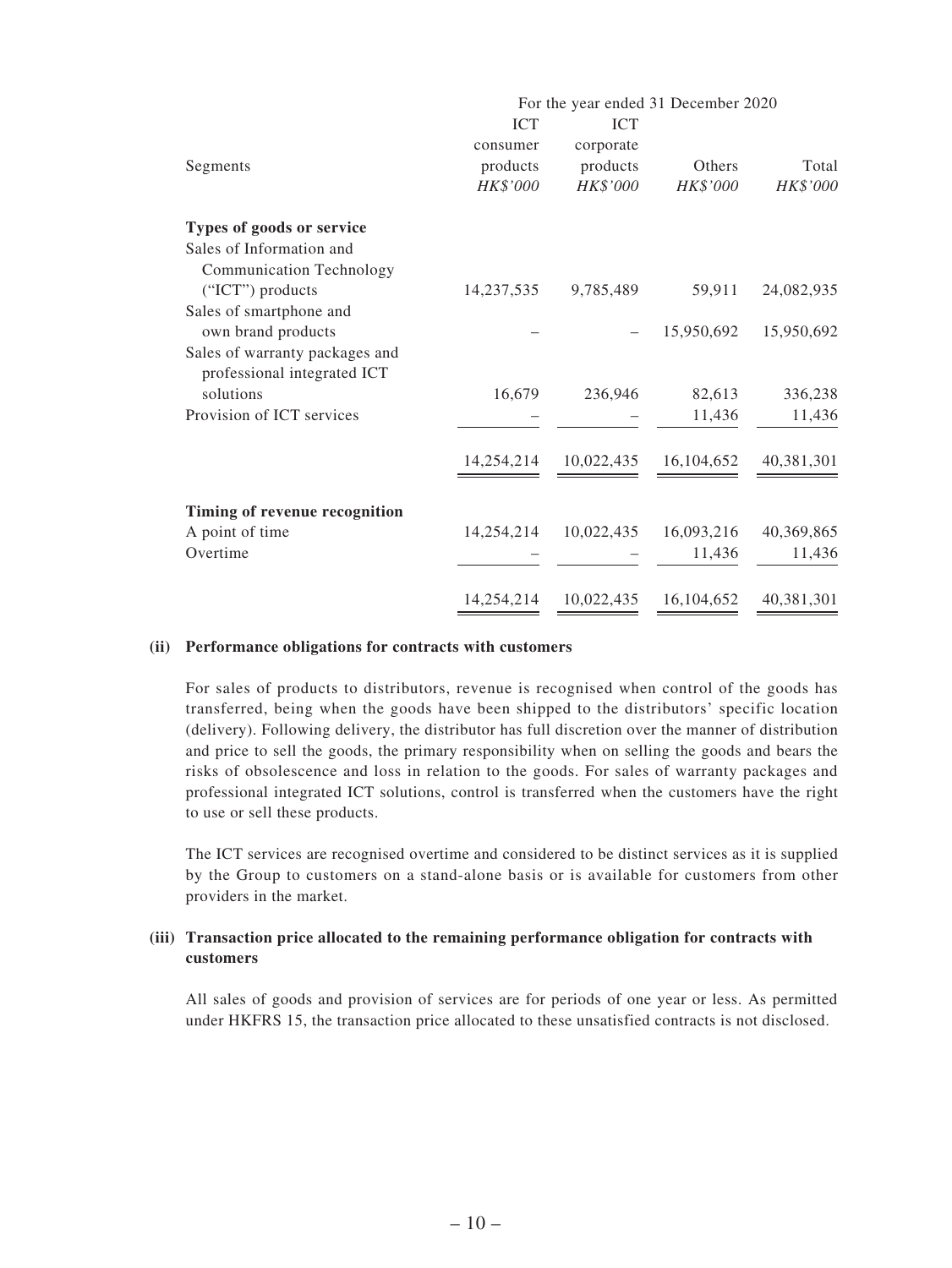#### **4. OTHER INCOME**

|                                                         | 2021            | 2020     |
|---------------------------------------------------------|-----------------|----------|
|                                                         | <b>HK\$'000</b> | HK\$'000 |
| Bank interest income                                    | 31,453          | 23,187   |
| Government grants                                       | 31,984          | 25,062   |
| Gain on fair value changes of financial assets at FVTPL | 3,578           | 19,435   |
| Others                                                  | 515             | 973      |
|                                                         | 67,530          | 68,657   |

#### **5. SEGMENT INFORMATION**

Information reported to the executive directors or the management of the Company, being the chief operating decision maker (the "CODM"), for the purposes of resource allocation and assessment of segment performance focuses on types of goods or services delivered or provided.

Specifically, the Group's reportable and operating segments under HKFRS 8 are as follows:

- 1. ICT Consumer Products distribution of ICT consumer products which include mainly personal computers, digital products and IT accessories.
- 2. ICT Corporate Products distribution of ICT corporate products which include mainly storage products, minicomputers, networking products, personal computer servers, intelligent building management system products and unified communications and contact centre products.
- 3. Others distribution of smartphones and development of its own brand products including but not limited to intelligent terminals, sales of warranty packages and professional integrated ICT solutions and provision of ICT services.

The accounting policies of the reportable and operating segments are the same as the Group's accounting policies. Segment profit represents the profit earned by each segment without allocation of other income, research and development expenses, finance costs, exchange loss, net as well as unallocated head office and corporate administrative expenses. This is the measure reported to the CODM for the purposes of resource allocation and performance assessment.

Segment assets do not include plant and equipment, intangible assets, right-of-use assets, prepayments, deposits and other receivables, pledged bank deposits, bank balances and cash, and financial asset at FVTPL. Segment liabilities do not include other payables, tax payables, lease liabilities, unallocated amounts due to related companies, government grants and borrowings.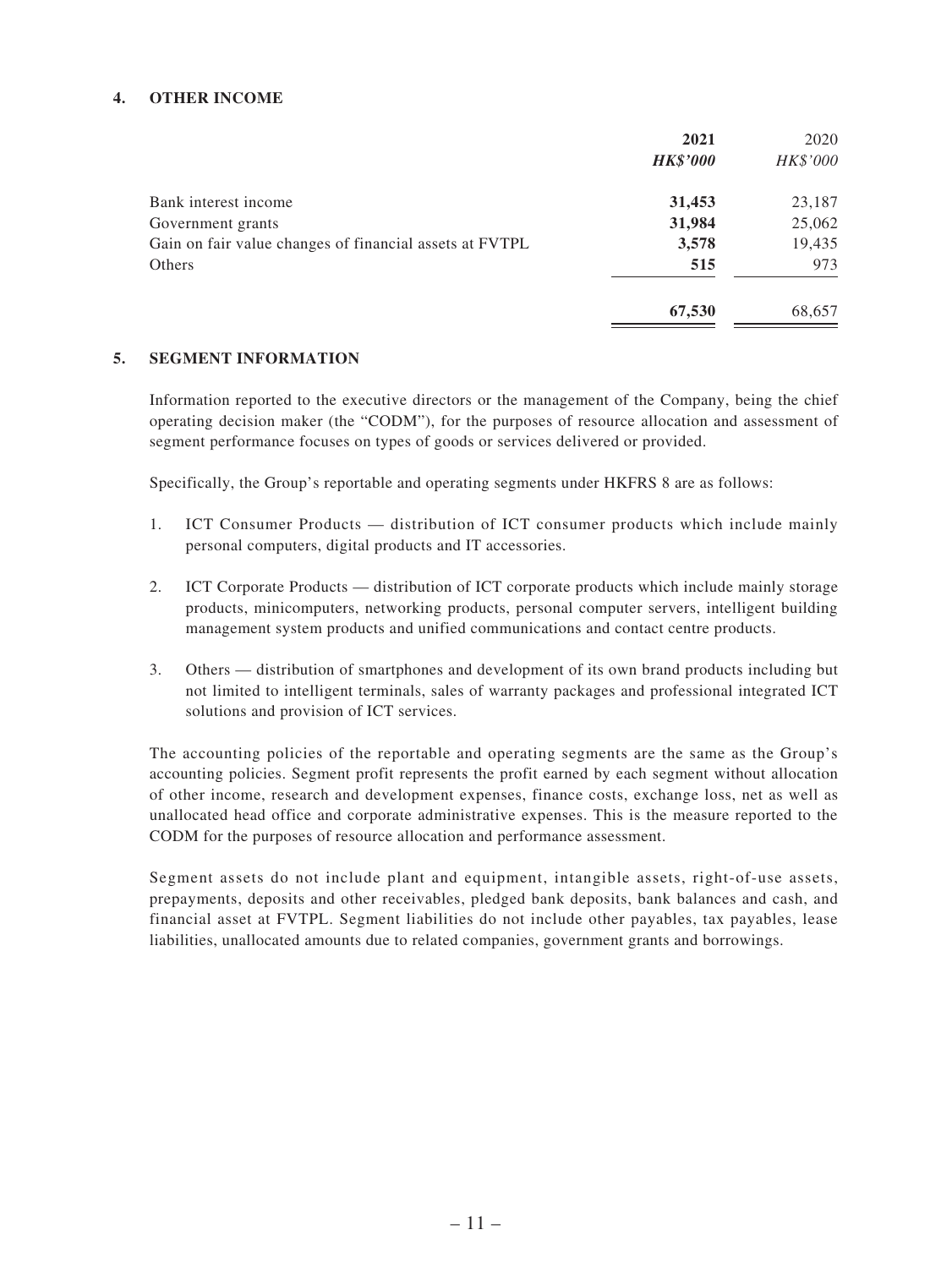The following is an analysis of the Group's revenue and results, as well as assets and liabilities by reportable and operating segment:

|                                                                                                                                                                                                                         | <b>ICT</b><br>consumer<br>products<br><b>HK\$'000</b> | <b>ICT</b><br>corporate<br>products<br><b>HK\$'000</b> | <b>Others</b><br><b>HK\$'000</b> | <b>Total</b><br><b>HK\$'000</b>                                        |
|-------------------------------------------------------------------------------------------------------------------------------------------------------------------------------------------------------------------------|-------------------------------------------------------|--------------------------------------------------------|----------------------------------|------------------------------------------------------------------------|
| <b>Revenue</b><br><b>External</b> sales                                                                                                                                                                                 | 19,670,732                                            | 12,520,449                                             | 12,366,992                       | 44,558,173                                                             |
| <b>Segment profit</b>                                                                                                                                                                                                   | 324,752                                               | 375,641                                                | 119,014                          | 819,407                                                                |
| Other income<br>Research and development expenses<br>Administrative expenses<br>Exchange loss, net<br>Finance costs                                                                                                     |                                                       |                                                        |                                  | 67,530<br>(33, 404)<br>(169, 182)<br>(2, 816)<br>(175, 290)            |
| Profit before tax                                                                                                                                                                                                       |                                                       |                                                        |                                  | 506,245                                                                |
| <b>Segment assets</b>                                                                                                                                                                                                   | 3,743,344                                             | 3,773,750                                              | 1,294,894                        | 8,811,988                                                              |
| Unallocated assets:<br>Pledged bank deposits<br>Bank balances and cash<br>Prepayments, deposits and<br>other receivables<br>Plant and equipment<br>Right-of-use assets<br>Intangible assets<br>Financial asset at FVTPL |                                                       |                                                        |                                  | 2,687,475<br>707,365<br>189,568<br>5,668<br>12,524<br>21,661<br>35,196 |
| <b>Total consolidated assets</b>                                                                                                                                                                                        |                                                       |                                                        |                                  | 12,471,445                                                             |
| <b>Segment liabilities</b>                                                                                                                                                                                              | 4,539,362                                             | 3,000,532                                              | 576,803                          | 8,116,697                                                              |
| Unallocated liabilities:<br>Other payables<br>Amounts due to related companies<br>Government grants<br>Tax payables<br>Borrowings<br>Lease liabilities — non current<br>Lease liabilities - current                     |                                                       |                                                        |                                  | 445,043<br>22,585<br>1,341<br>12,046<br>1,179,675<br>5,186<br>8,612    |
| <b>Total consolidated liabilities</b>                                                                                                                                                                                   |                                                       |                                                        |                                  | 9,791,185                                                              |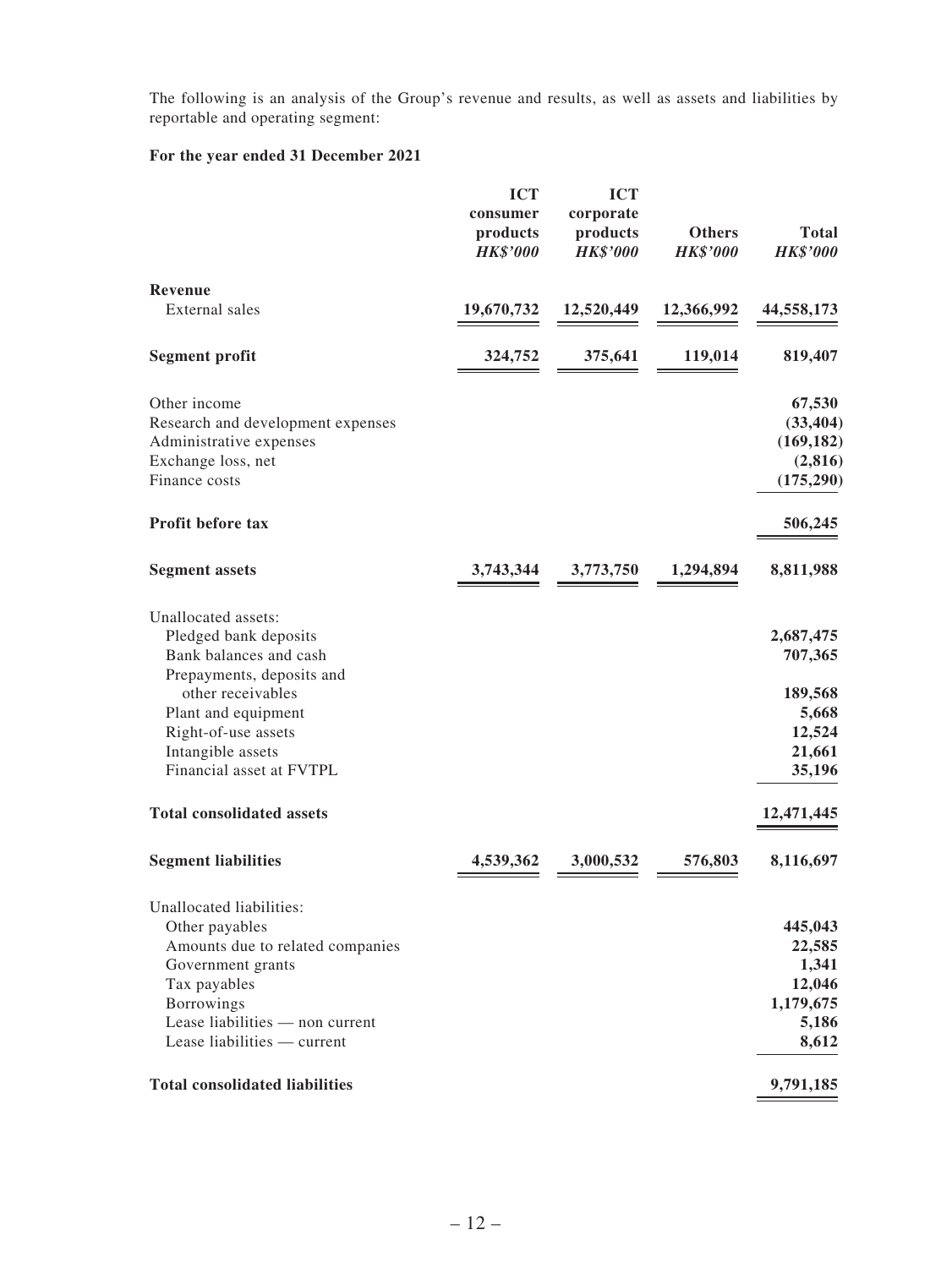|                                                       | <b>ICT</b><br>consumer<br>products<br>HK\$'000 | <b>ICT</b><br>corporate<br>products<br>HK\$'000 | Others<br>HK\$'000 | Total<br>HK\$'000  |
|-------------------------------------------------------|------------------------------------------------|-------------------------------------------------|--------------------|--------------------|
| <b>Revenue</b><br>External sales                      |                                                |                                                 |                    |                    |
|                                                       | 14,254,214                                     | 10,022,435                                      | 16, 104, 652       | 40,381,301         |
| <b>Segment profit</b>                                 | 264,586                                        | 339,684                                         | 91,506             | 695,776            |
| Other income                                          |                                                |                                                 |                    | 68,657             |
| Research and development expenses                     |                                                |                                                 |                    | (24, 557)          |
| Administrative expenses                               |                                                |                                                 |                    | (180, 176)         |
| Exchange loss, net<br>Finance costs                   |                                                |                                                 |                    | (93)<br>(144, 130) |
| Profit before tax                                     |                                                |                                                 |                    | 415,477            |
| <b>Segment assets</b>                                 | 2,838,816                                      | 3,553,218                                       | 1,089,597          | 7,481,631          |
| Unallocated assets:                                   |                                                |                                                 |                    |                    |
| Pledged bank deposits                                 |                                                |                                                 |                    | 2,917,765          |
| Bank balances and cash<br>Prepayments, deposits and   |                                                |                                                 |                    | 369,591            |
| other receivables                                     |                                                |                                                 |                    | 119,196            |
| Tax recoverable                                       |                                                |                                                 |                    | 4,065              |
| Plant and equipment                                   |                                                |                                                 |                    | 5,726              |
| Right-of-use assets<br>Intangible assets              |                                                |                                                 |                    | 12,599<br>18,484   |
| Financial asset at FVTPL                              |                                                |                                                 |                    | 30,666             |
| <b>Total consolidated assets</b>                      |                                                |                                                 |                    | 10,959,723         |
| <b>Segment liabilities</b>                            | 3,411,590                                      | 1,374,479                                       | 1,283,908          | 6,069,977          |
| Unallocated liabilities:                              |                                                |                                                 |                    |                    |
| Other payables                                        |                                                |                                                 |                    | 331,711            |
| Amounts due to related companies<br>Government grants |                                                |                                                 |                    | 12,461<br>1,766    |
| Tax payables                                          |                                                |                                                 |                    | 26,723             |
| Borrowings                                            |                                                |                                                 |                    | 2,195,451          |
| Lease liabilities - non current                       |                                                |                                                 |                    | 4,684              |
| Lease liabilities - current                           |                                                |                                                 |                    | 8,800              |
| Total consolidated liabilities                        |                                                |                                                 |                    | 8,651,573          |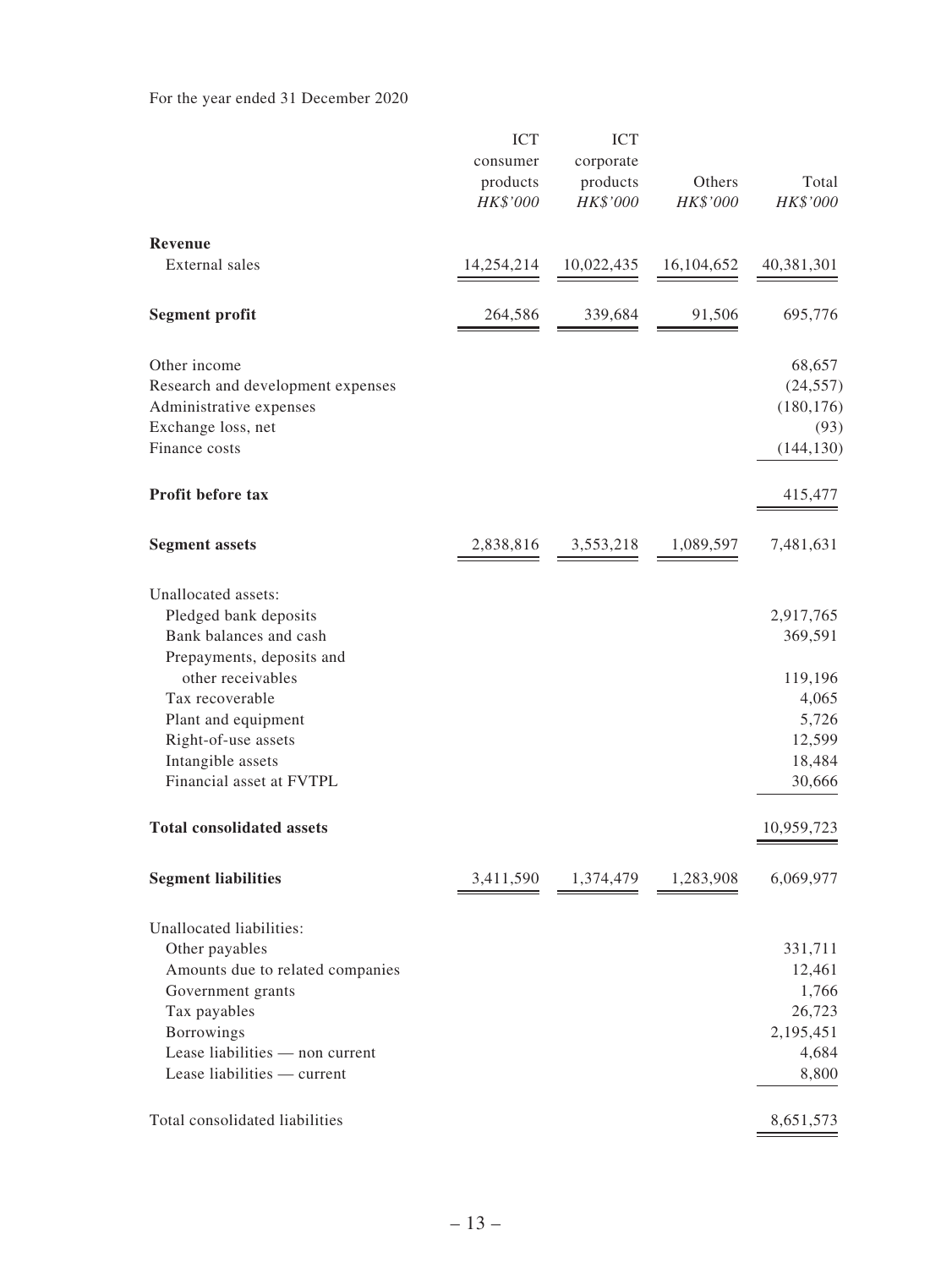|                                                                                                                              | <b>ICT</b><br>consumer<br>products<br><b>HK\$'000</b> | <b>ICT</b><br>corporate<br>products<br><b>HK\$'000</b> | <b>HK\$'000</b> | <b>Others</b> Unallocated<br><b>HK\$'000</b> | <b>Total</b><br><b>HK\$'000</b> |
|------------------------------------------------------------------------------------------------------------------------------|-------------------------------------------------------|--------------------------------------------------------|-----------------|----------------------------------------------|---------------------------------|
| Amounts included in the measure of<br>segment profit or loss or<br>segment assets:                                           |                                                       |                                                        |                 |                                              |                                 |
| Impairment loss on trade                                                                                                     |                                                       |                                                        |                 |                                              |                                 |
| receivables, net                                                                                                             | 9,524                                                 | 42,051                                                 | 10,380          |                                              | 61,955                          |
| Allowance (reversal of allowance)<br>for inventories                                                                         | 15,234                                                | 32,978                                                 | (3,141)         |                                              | 45,071                          |
| Amounts regularly provided to<br>the CODM but not included in<br>the measure of segment profit or<br>loss or segment assets: |                                                       |                                                        |                 |                                              |                                 |
| Research and development                                                                                                     |                                                       |                                                        |                 |                                              |                                 |
| expenses                                                                                                                     |                                                       |                                                        |                 | 33,404                                       | 33,404                          |
| Addition to non-current assets                                                                                               |                                                       |                                                        |                 | 18,515                                       | 18,515                          |
| Depreciation                                                                                                                 |                                                       |                                                        |                 | 12,176                                       | 12,176                          |
| Amortisation                                                                                                                 |                                                       |                                                        |                 | 4,402                                        | 4,402                           |
| Bank interest income                                                                                                         |                                                       |                                                        |                 | (31, 453)                                    | (31, 453)                       |
| Finance costs                                                                                                                |                                                       |                                                        |                 | 175,290                                      | 175,290                         |
| Income tax expenses                                                                                                          |                                                       |                                                        |                 | 92,998                                       | 92,998                          |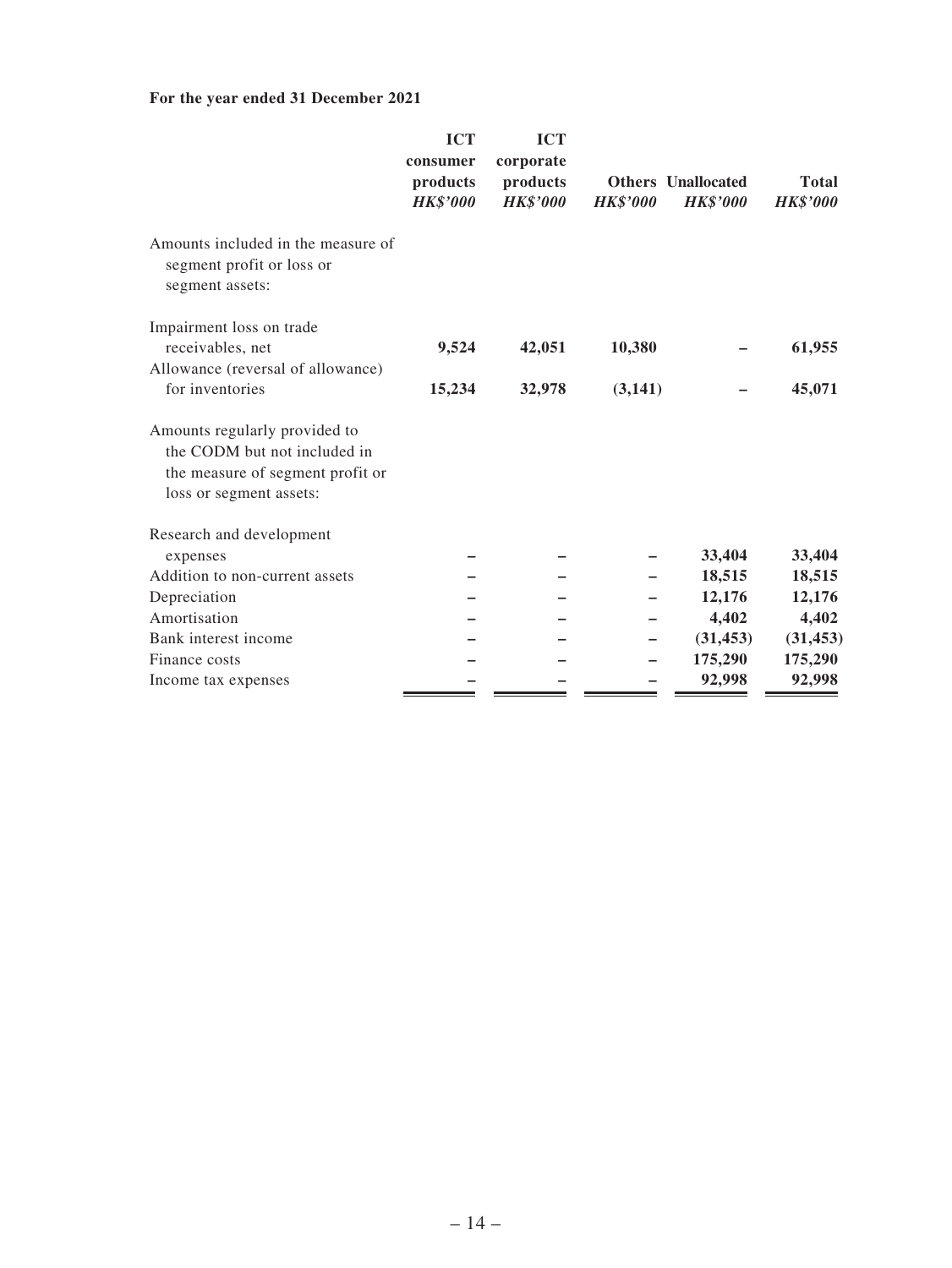For the year ended 31 December 2020

|                                                                                                                              | <b>ICT</b><br>consumer<br>products<br>HK\$'000 | <b>ICT</b><br>corporate<br>products<br>HK\$'000 | <b>Others</b><br>HK\$'000 | Unallocated<br>HK\$'000 | Total<br>HK\$'000 |
|------------------------------------------------------------------------------------------------------------------------------|------------------------------------------------|-------------------------------------------------|---------------------------|-------------------------|-------------------|
| Amounts included in the measure of<br>segment profit or loss or<br>segment assets:                                           |                                                |                                                 |                           |                         |                   |
| Impairment loss on trade                                                                                                     |                                                |                                                 |                           |                         |                   |
| receivables, net                                                                                                             | 6,136                                          | 11,854                                          | 1,124                     |                         | 19,114            |
| Allowance for inventories                                                                                                    | 3,728                                          | 30,994                                          | 12,148                    |                         | 46,870            |
| Amounts regularly provided to the<br>CODM but not included in the<br>measure of segment profit or<br>loss or segment assets: |                                                |                                                 |                           |                         |                   |
| Research and development                                                                                                     |                                                |                                                 |                           |                         |                   |
| expenses                                                                                                                     |                                                |                                                 |                           | 24,557                  | 24,557            |
| Addition to non-current assets                                                                                               |                                                |                                                 |                           | 18,093                  | 18,093            |
| Depreciation                                                                                                                 |                                                |                                                 |                           | 11,992                  | 11,992            |
| Amortisation                                                                                                                 |                                                |                                                 |                           | 4,177                   | 4,177             |
| Bank interest income                                                                                                         |                                                |                                                 |                           | (23, 187)               | (23, 187)         |
| Finance costs                                                                                                                |                                                |                                                 |                           | 144,130                 | 144,130           |
| Income tax expenses                                                                                                          |                                                |                                                 |                           | 70,079                  | 70,079            |

### **Geographical information**

The following table provides an analysis of the Group's sales by geographical market, based on the origin of the goods:

|                                  | 2021<br><b>HK\$'000</b> | 2020<br>HK\$'000     |
|----------------------------------|-------------------------|----------------------|
| Mainland, China<br>Other regions | 44, 427, 632<br>130,541 | 40,326,992<br>54,309 |
|                                  | 44,558,173              | 40,381,301           |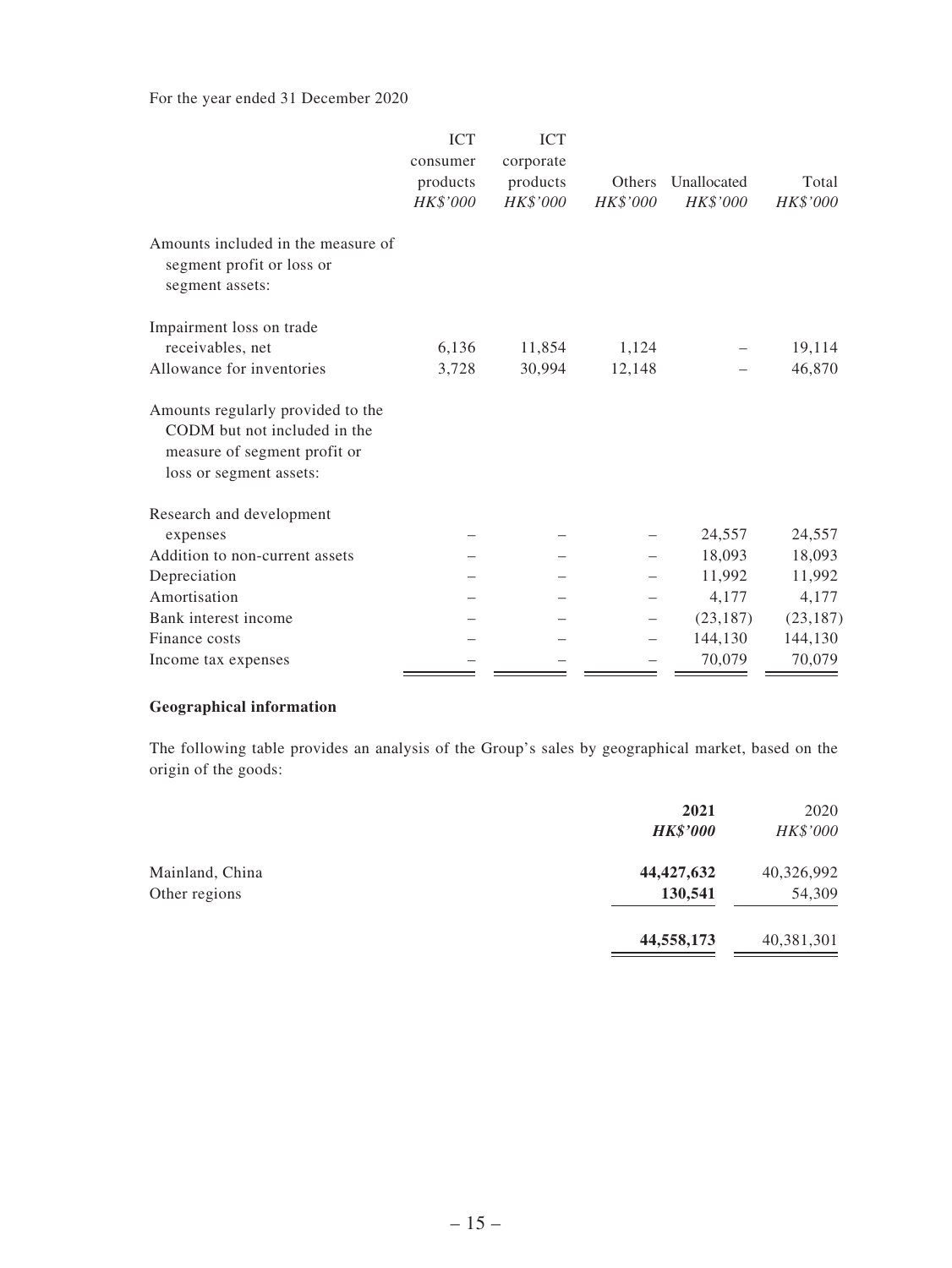The following is an analysis of the carrying amount of non-current assets\* analysed by the geographical area in which the assets are located:

|                 | 2021<br><b>HK\$'000</b> | 2020<br>HK\$'000 |
|-----------------|-------------------------|------------------|
| Other regions   | 2                       | 2                |
| Mainland, China | 39,851                  | 36,807           |
|                 | 39,853                  | 36,809           |

\* *Non-current assets excluded financial instruments.*

#### **Information about major customers**

Revenue from customers of the corresponding years contributing over 10% of total revenue of the Group are as follows:

|                |                 | <b>Year ended</b> |  |
|----------------|-----------------|-------------------|--|
|                | 2021            | 2020              |  |
|                | <b>HK\$'000</b> | HK\$'000          |  |
| Customer $A1$  | 7,941,838       | 653,356           |  |
| Customer $B^2$ |                 | 5, 171, 243       |  |
| Customer $C^3$ | 481,551         | 4,791,702         |  |

<sup>1</sup> Revenue from "ICT consumer products" and "others" segment

- <sup>2</sup> Revenue from "others" segment
- <sup>3</sup> Revenue from "ICT consumer products" and "others" segment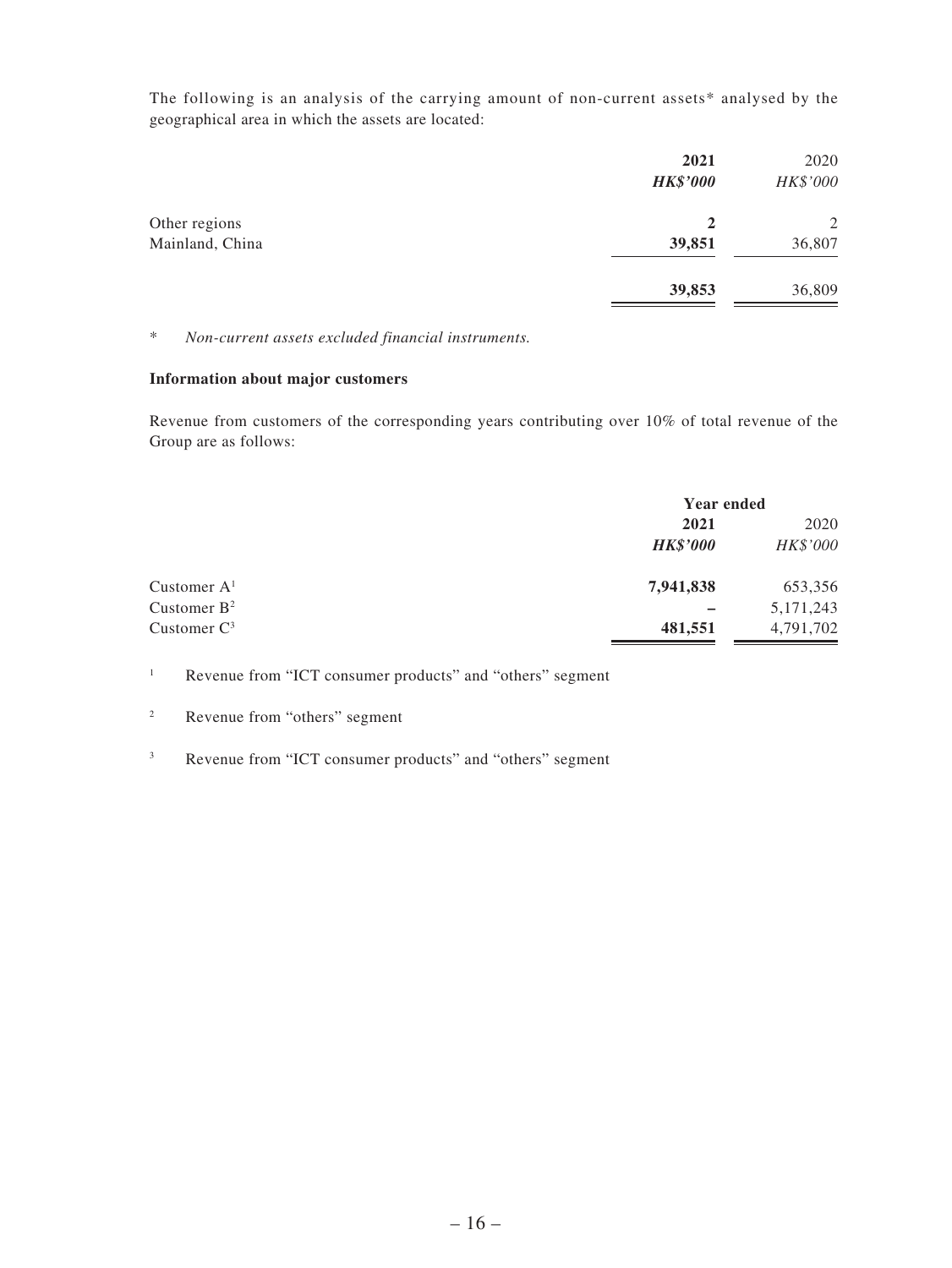#### **6. FINANCE COSTS**

|                                           | 2021            | 2020      |
|-------------------------------------------|-----------------|-----------|
|                                           | <b>HK\$'000</b> | HK\$'000  |
| Interest on:                              |                 |           |
| Bank and other borrowings                 | 60,732          | 72,286    |
| Discounted bills receivables and payables | 99,711          | 60,975    |
| Guarantee fee                             | 14,313          | 10,333    |
| Lease liabilities                         | 534             | 536       |
|                                           | 175,290         | 144,130   |
| <b>INCOME TAX EXPENSES</b><br>7.          |                 |           |
|                                           | 2021            | 2020      |
|                                           | <b>HK\$'000</b> | HK\$'000  |
| Current tax:                              |                 |           |
| The PRC Enterprise Income Tax ("EIT")     |                 |           |
| — Provision for the year                  | 86,562          | 98,967    |
| — Under(Over) provision in prior years    | 6,436           | (28, 888) |
|                                           | 92,998          | 70,079    |

Pursuant to the rules and regulations of the Bermuda, the Company is not subject to any income tax in the Bermuda.

No provision for Hong Kong Profits Tax has been recognised as the Company has no estimated assessable profit subject to Hong Kong Profits Tax for the both years.

Under the Law of the PRC on EIT (the "EIT Law") and Implementation Regulation of the EIT Law, except as disclosed below, the tax rates of the subsidiaries in PRC are 25% for both years.

Beijing Changhong IT Intelligence System Co., Ltd operating in the PRC has been accredited as a "High and New Technology Enterprise" by the Ministry of Science and Technology, the PRC and relevant authorities for a term of three years and have been registered with the local tax authorities for enjoying the reduced 15% EIT rate. Accordingly, the profits derived by the subsidiary are subject to 15% EIT rate for the year ended 31 December 2021 and 2020. The qualification as a High and New Technology Enterprise will be subject to review every three years by the relevant tax authorities in the PRC.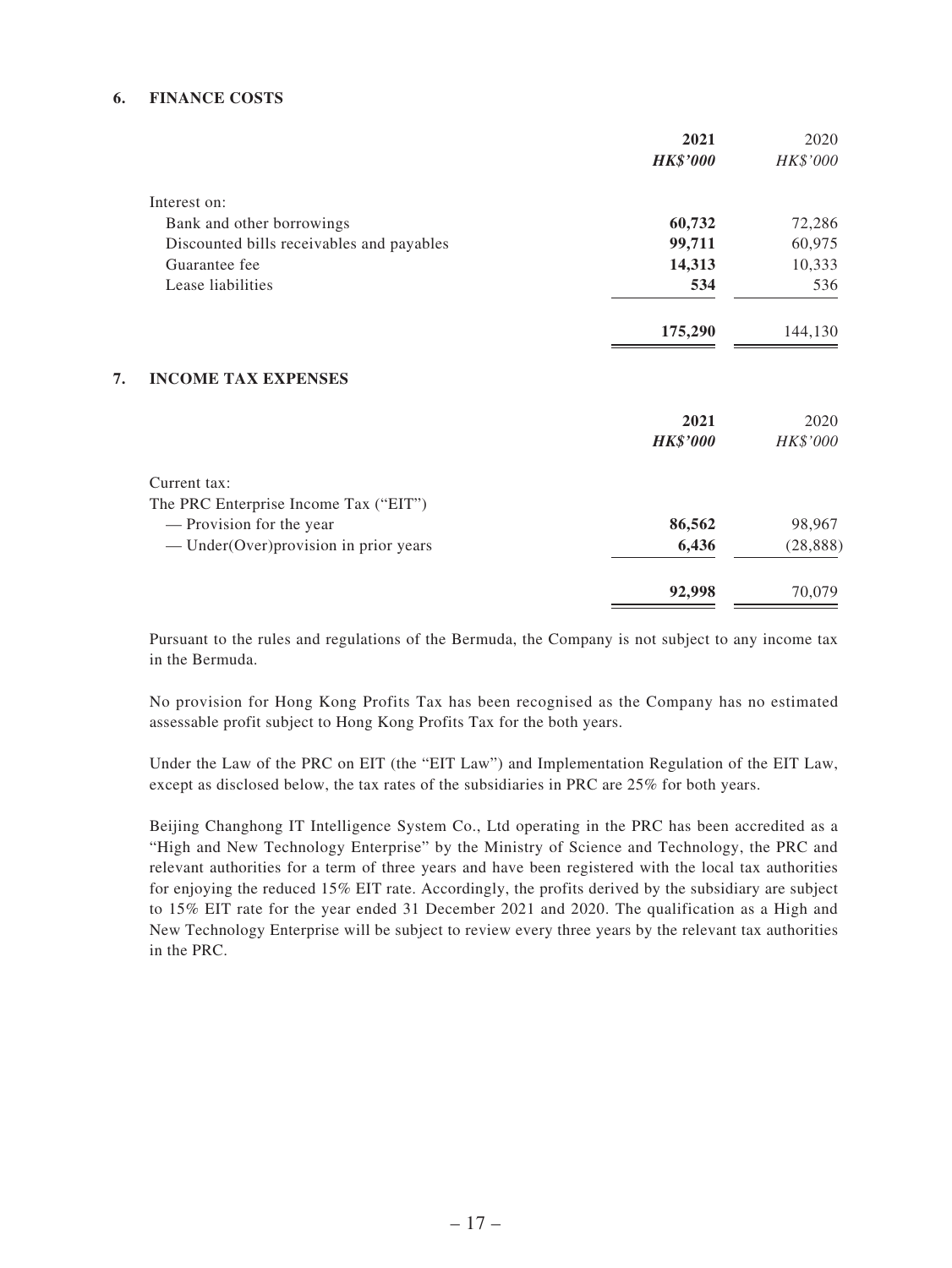In 2021, Changhong IT Information Products Co., Ltd. ("CHIT"), Changhong IT Digital Technology Co., Ltd. ("Changhong IT Digital") and Sichuan Changhong IT Duolayouhuo E-commerce Co., Ltd. (2020: Changhong IT Digital and Sichuan Changhong IT Duolayouhuo E-commerce Co., Ltd.), operating in the PRC, have been qualified as the "Encouraged Enterprises" under "The Catalogue of Encouraged Industries in Western Regions" (the "Catalogue"), as their main business is one of the encouraged business in the Catalogue and the revenue from their main business accounts for more than the required percentage of their total revenue, and enjoyed the reduced preferential EIT rate of 15%. Accordingly, the profits derived by the aforesaid subsidiaries are subject to 15% EIT rate.

The tax charge for the years can be reconciled to the profit before tax per the consolidated statement of profit or loss and other comprehensive income are as follows:

|                                                                  | 2021<br><b>HK\$'000</b> | 2020<br>HK\$'000 |
|------------------------------------------------------------------|-------------------------|------------------|
| Profit before tax                                                | 506,245                 | 415,477          |
| Tax at the domestic income tax rate of $25\%$ (2020: 25%) (Note) | 126,560                 | 103,869          |
| Tax effect of income not taxable for tax purpose                 | (12)                    | (17)             |
| Tax effect of expenses not deductible for tax purpose            | 3,735                   | 1,297            |
| Effect of tax exemption and tax concessions                      | (57,708)                | (30,983)         |
| Tax effect of tax losses not recognised                          | 6,486                   | 2,961            |
| Utilisation of tax losses not recognised                         | (916)                   |                  |
| Tax effect of deductible temporary differences not recognised    | 18,916                  | 19,086           |
| Utilisation of deductible temporary differences not recognised   | (764)                   | (589)            |
| Under (over) provision in prior years                            | 6,436                   | (28, 888)        |
| Others                                                           | (9,735)                 | 3,343            |
| Income tax expenses                                              | 92,998                  | 70,079           |

*Note:* The domestic tax rate in the jurisdiction where the operations of the Group are substantially based is used.

Under the EIT Law, withholding tax is imposed on dividends declared in respect of profits earned by the PRC subsidiaries from 1 January 2008 onwards. Deferred taxation has not been provided for in the consolidated financial statements in respect of temporary differences attributable to retained earnings of the PRC subsidiaries amounting to HK\$2,824,276,000 (2020: HK\$2,322,075,000) as the Group is able to control the timing of the reversal of the temporary differences and it is probable that the temporary differences will not reverse in the foreseeable future.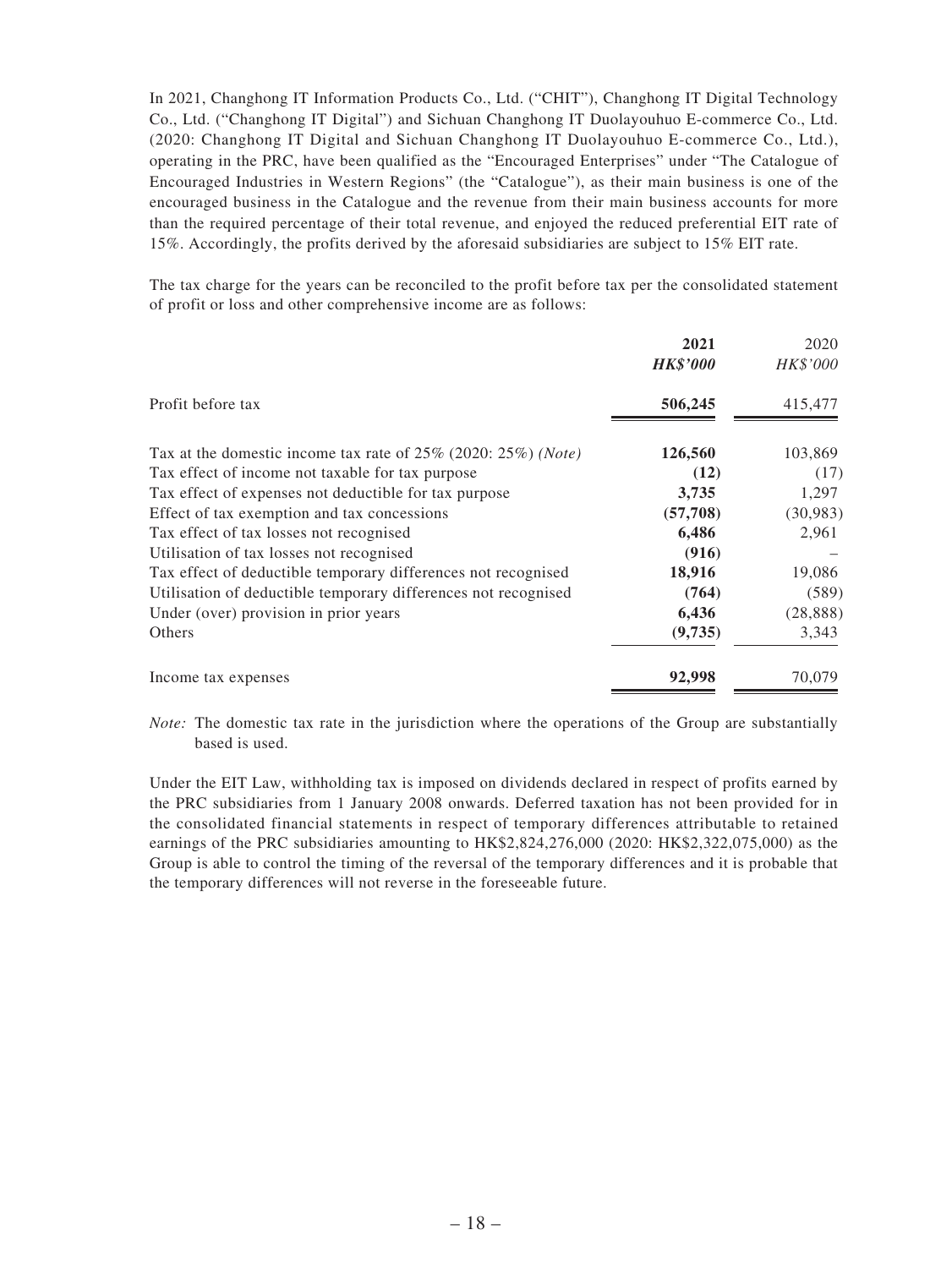At the end of the reporting period, the Group has unused tax losses of HK\$99,483,000 (2020: HK\$77,203,000) contributed by continuing operations available for offset against future profits. No deferred tax asset has been recognised due to the unpredictability of future profit streams. Unrecognised tax losses of approximately HK\$80,679,000 (2020: HK\$55,088,000) will expire from 2023 to 2031 (2020: 2023 to 2030), and approximately HK\$18,804,000 (2020: HK\$22,115,000), subject to agreement by Hong Kong Inland Revenue Department, may be carried forward indefinitely.

At the end of the reporting period, the Group has deductible temporary differences in relation to allowance for inventories, provisions for ECL and other miscellaneous expense deductions of HK\$154,916,000 (2020: HK\$82,308,000). No deferred tax asset has been recognised in relation to such deductible temporary difference as it is not probable that taxable profit will be available against which the deductible temporary differences can be utilised.

#### **8. PROFIT FOR THE YEAR**

Profit for the year has been arrived at after charging:

|                                                            | 2021            | 2020         |
|------------------------------------------------------------|-----------------|--------------|
|                                                            | <b>HK\$'000</b> | HK\$'000     |
| Depreciation for plant and equipment                       | 2,112           | 3,859        |
| Depreciation for right-of-use assets                       | 10,064          | 8,133        |
| Amortisation of intangible assets                          | 4,402           | 4,177        |
| Auditor's remuneration                                     | 2,761           | 2,350        |
| Directors' emoluments                                      | 17,454          | 14,916       |
| Cost of inventories recognised as an expense               | 43,239,733      | 39, 302, 538 |
| Staff costs, (including directors' emoluments)             |                 |              |
| - Salaries and related staff costs                         | 364,166         | 283,720      |
| — Retirement benefits scheme contributions                 | 66,073          | 35,452       |
|                                                            | 430,239         | 319,172      |
| Allowance for inventories, net (included in cost of sales) | 45,071          | 46,870       |
| Impairment loss on trade receivables, net                  | 61,955          | 19,114       |
| Research and development expenses (Note)                   | 33,404          | 24,557       |
| Written off of plant and equipment                         |                 | 9,989        |
| Written off of software                                    |                 | 7,070        |

*Note:* Included in the research and development expenses, approximately HK\$13,067,000 (2020: HK\$10,240,000) are related to staff costs.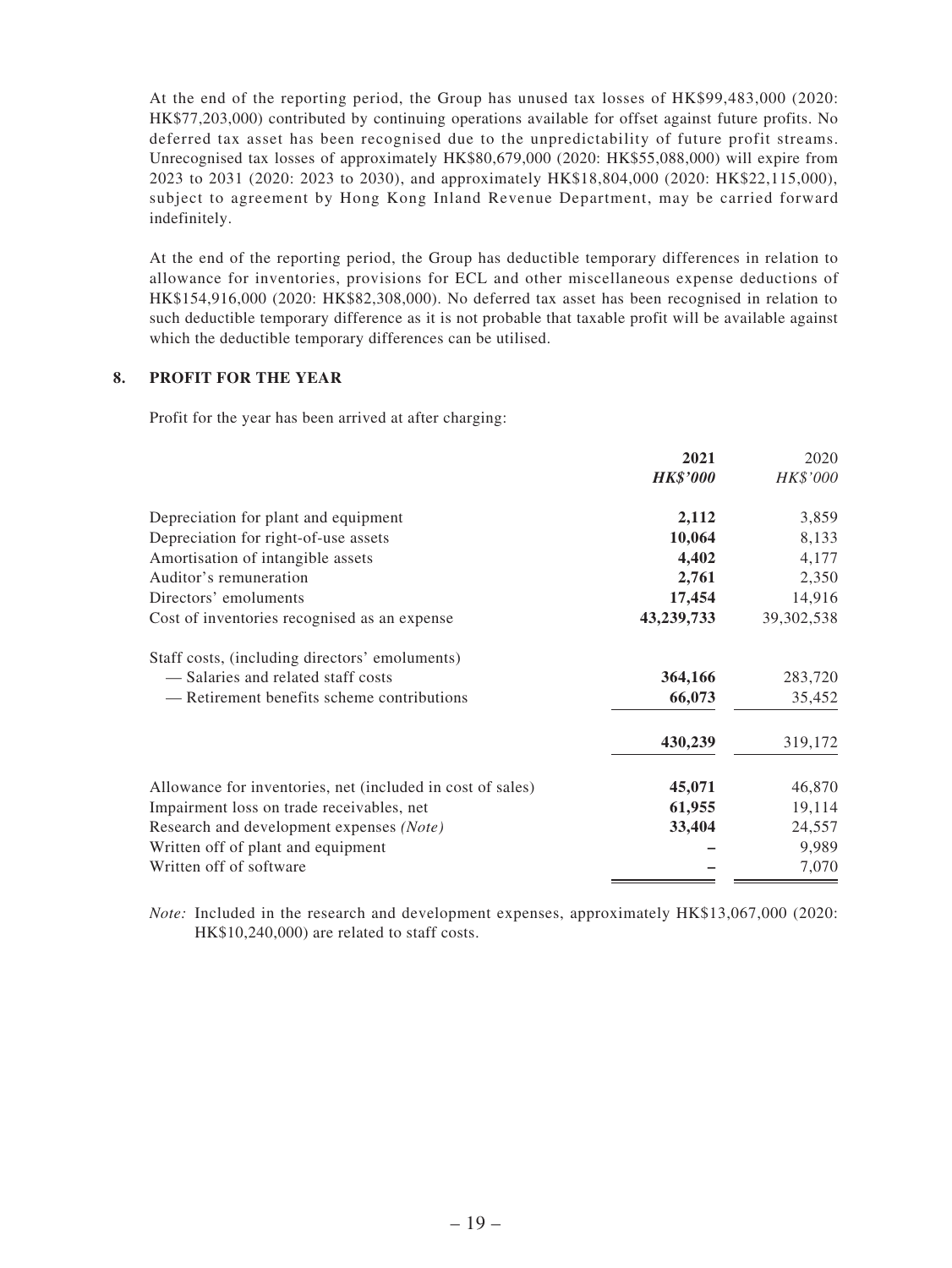#### **9. EARNINGS PER SHARE**

**10.** 

The calculation of the basic and diluted earnings per share attributable to owners of the Company is based on the following data:

|                                                                                           | 2021<br><b>HK\$'000</b> | 2020<br>HK\$'000 |
|-------------------------------------------------------------------------------------------|-------------------------|------------------|
| <b>Earnings</b>                                                                           |                         |                  |
| Profit for the year attributable to owners of the Company                                 | 413,247                 | 345,398          |
| Less: Earnings attributable to convertible preference shares                              | (179, 391)              | (149, 938)       |
| Earnings for the purpose of basic earnings per share                                      | 233,856                 | 195,460          |
| Add: Earnings attributable to convertible preference shares                               | 179,391                 | 149,938          |
| Earnings for the purpose of diluted earnings per share                                    | 413,247                 | 345,398          |
|                                                                                           | 2021                    | 2020             |
|                                                                                           | '000                    | '000             |
| <b>Number of Shares</b>                                                                   |                         |                  |
| Weighted average number of ordinary shares for the purpose of<br>basic earnings per share | 1,454,652               | 1,454,652        |
| Weighted average number of convertible preference shares for                              |                         |                  |
| the purpose of diluted earnings per share                                                 | 1,115,868               | 1,115,868        |
| Weighted average number of shares for the purpose of                                      |                         |                  |
| diluted earnings per share                                                                | 2,570,520               | 2,570,520        |
| <b>TRADE RECEIVABLES</b>                                                                  |                         |                  |
|                                                                                           | 2021                    | 2020             |
|                                                                                           | <b>HK\$'000</b>         | HK\$'000         |
| Trade receivables                                                                         | 4,466,259               | 3,156,574        |
| Less: Allowance for credit losses                                                         | (80, 472)               | (46, 538)        |
| Trade receivables                                                                         | 4,385,787               | 3,110,036        |

As at 1 January 2020, trade receivables from contracts with customers amounted to HK\$2,087,415,000.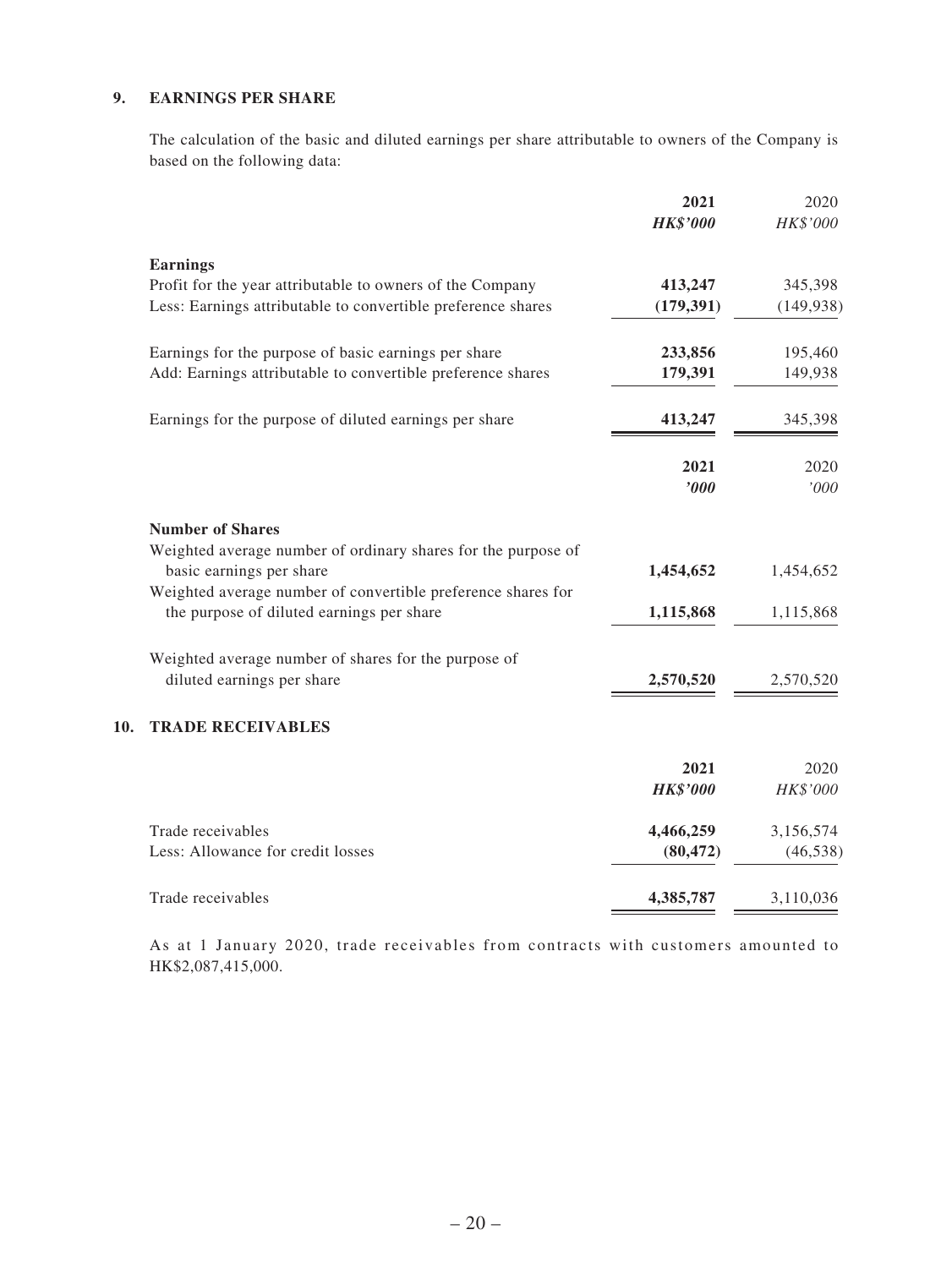The following is the aging analysis of trade receivables, net of allowance for credit losses, based on the invoice dates at the end of reporting period with approximately the respective revenue recognition dates:

| <b>HK\$'000</b> | HK\$'000  |
|-----------------|-----------|
|                 |           |
| 1,361,470       | 1,847,405 |
| 962,161         | 661,307   |
| 334,596         | 177,991   |
| 325,960         | 285,422   |
| 1,189,158       | 77,526    |
| 212,442         | 60,385    |
| 4,385,787       | 3,110,036 |
|                 |           |

The Group allows a credit period ranging from 30–180 days to its third party trade customers. As at 31 December 2021, included in the Group's trade receivables balance are debtors with aggregate carrying amount of HK\$1,541,802,000 (2020: HK\$494,195,000) which are past due but not impaired as at the reporting date. Out of the past due balances, HK\$1,003,648,000 (2020: HK\$70,495,000) has been past due 90 days or more and is not considered as in default as there has not been a significant change in credit quality and the amounts are still considered fully recoverable.

#### **11. TRADE AND BILLS PAYABLES**

The aging analysis of trade and bills payables, based on the date of receipt of goods, is as follows:

|                | 2021            | 2020      |
|----------------|-----------------|-----------|
|                | <b>HK\$'000</b> | HK\$'000  |
| Within 30 days | 2,988,140       | 2,758,239 |
| $31-60$ days   | 1,788,474       | 1,626,687 |
| $61-90$ days   | 737,896         | 292,518   |
| 91-180 days    | 1,669,499       | 723,689   |
| 181-365 days   | 556,546         | 175,579   |
| Over 1 year    | 99,169          | 45,604    |
|                | 7,839,724       | 5,622,316 |

The credit period on purchase of goods is ranging from 30–120 days (2020: 30–120 days). The Group has financial risk management policies in place to ensure that all payables are settled within the credit timeframe.

At 31 December 2021, the Group has trade and bills payables under supply chain financing arrangements of HK\$3,149,064,000 (2020: HK\$1,728,850,000) through financial institutions with an extended payment period.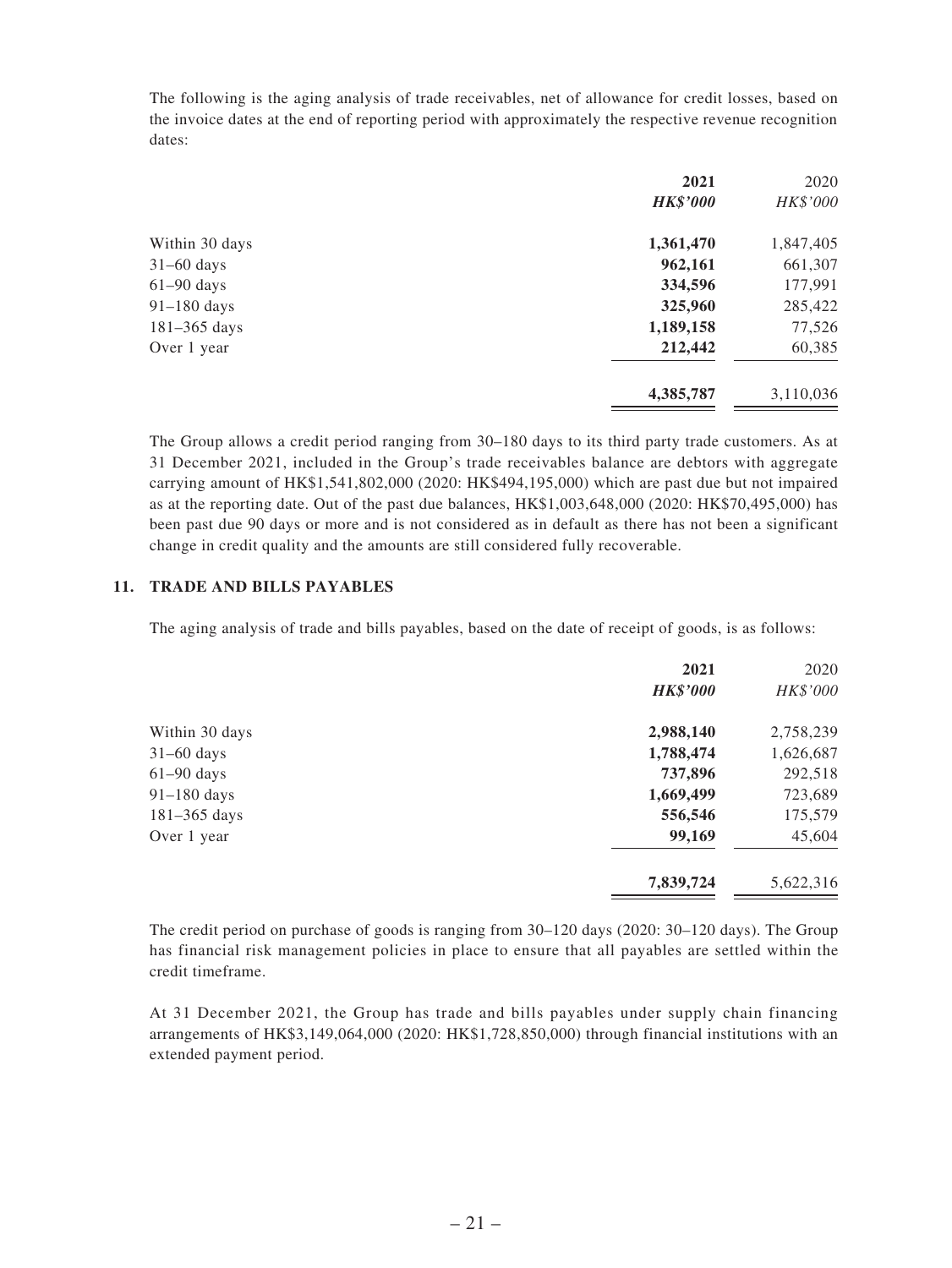#### **12. DIVIDENDS**

|                                                       | 2021            | 2020     |
|-------------------------------------------------------|-----------------|----------|
|                                                       | <b>HK\$'000</b> | HK\$'000 |
| Dividends recognised as distribution during the year: |                 |          |
| 2020 Final — HK5 cents per share                      |                 |          |
| $(2020: 2019$ Final — HK4 cents per share)            | 128,526         | 102,821  |

The directors recommend the payment of a final dividend of HK5 cents (2020 Final: HK5 cents) per share in respect of the year ended 31 December 2021 which is subject to approval by the shareholders in the forthcoming annual general meeting.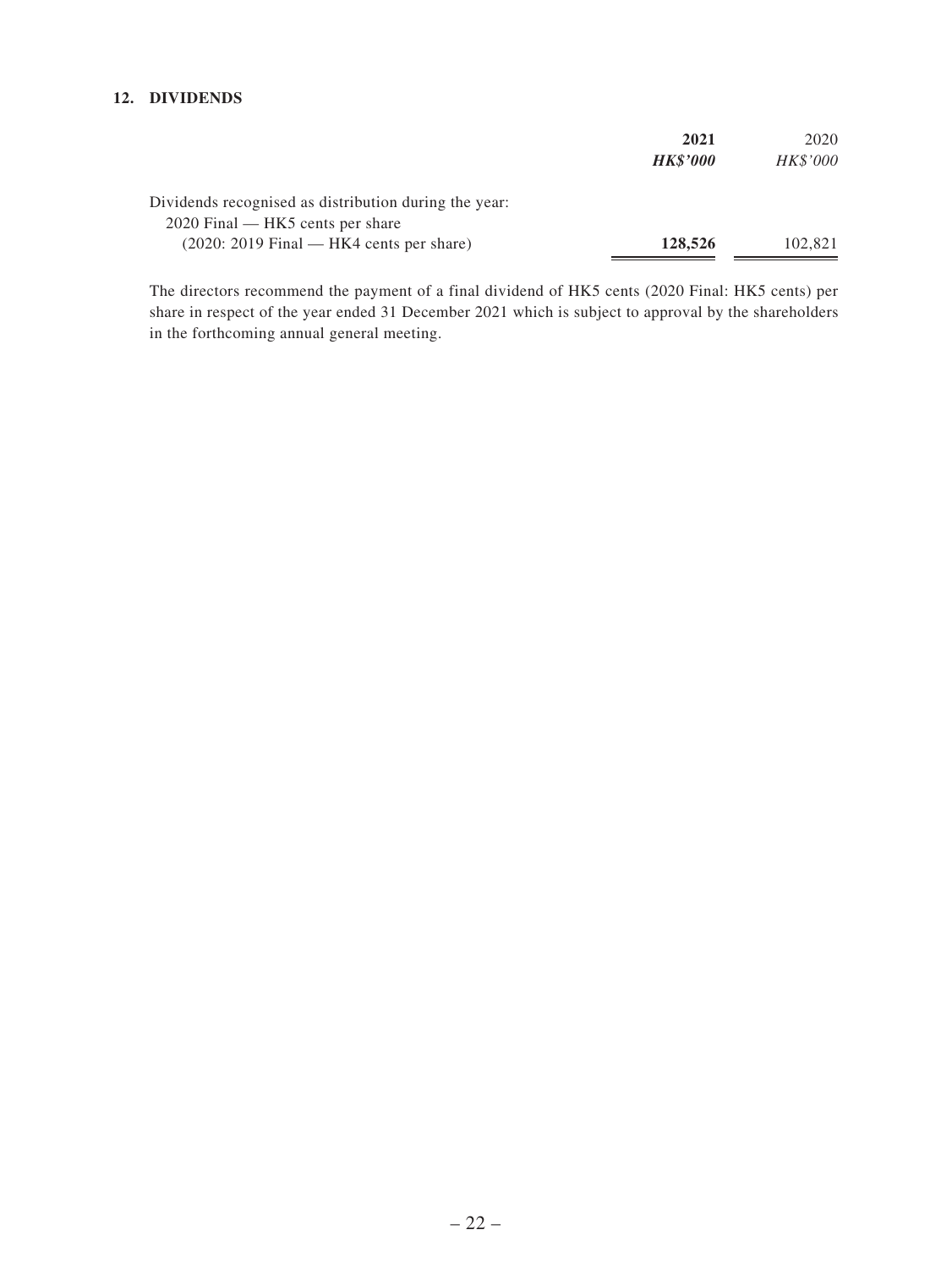# **CHAIRMAN'S STATEMENT**

Dear Shareholders,

In 2021, the Coronavirus Disease 2019 epidemic ("COVID-19 epidemic") kept disturbing the global economy. However, the group grasped the market opportunities, strengthened risk control, continued to operate steadily and achieved stable performance.

### **BUSINESS REVIEW**

In 2021, the economic development of world's major economies was gradually returning to the right track. However, the economic recovery process has been hindered due to the continuous recurrence of the COVID-19 pandemic. The global inflation level has remained high, and the global supply chain has encountered difficulties. In the face of a complex and severe international environment and the domestic epidemic outbreak, China has scientifically coordinated epidemic prevention and control and economic and social development, and the national economy has continued to recover and develop, achieving a good start to the "14th Five-Year Plan". In response to multiple challenges such as recurrence of epidemics, industry changes and shortage of supply chain, in 2021, the Group strived to explore and innovate, so as to promote the sustainable and healthy development of the industry and achieve stable performance. At the same time, with the business strategy of "deeply ploughing demands, empowering with intelligence and jointing good partners", the Group gradually improved the planning of mainstream cloud resources, established in-depth cooperation with leading manufacturers, and explored new opportunities and models in newly developed areas such as cloud computing, virtual reality, data intelligence, the Internet of Things and digital energy. The Group constantly deployed new environments to actively promote the strategic transformation to an ICT comprehensive service provider.

In 2021, the Group recorded an income of about HK\$44,558.17 million, up by 10.34% over the same period of the previous fiscal year; gross margin in 2021 was 2.96%, up by about 0.29 percentage point from the same period of the previous fiscal year, mainly due to the change in sales contribution of the product line. The profit attributable to shareholders in 2021 was approximately HK\$413.25 million, up by about 19.64% over the same period of the previous fiscal year and the basic earnings per share was HK\$16.08 cents, up by HK\$2.64 cents from HK\$13.44 cents in the same period of the previous fiscal year.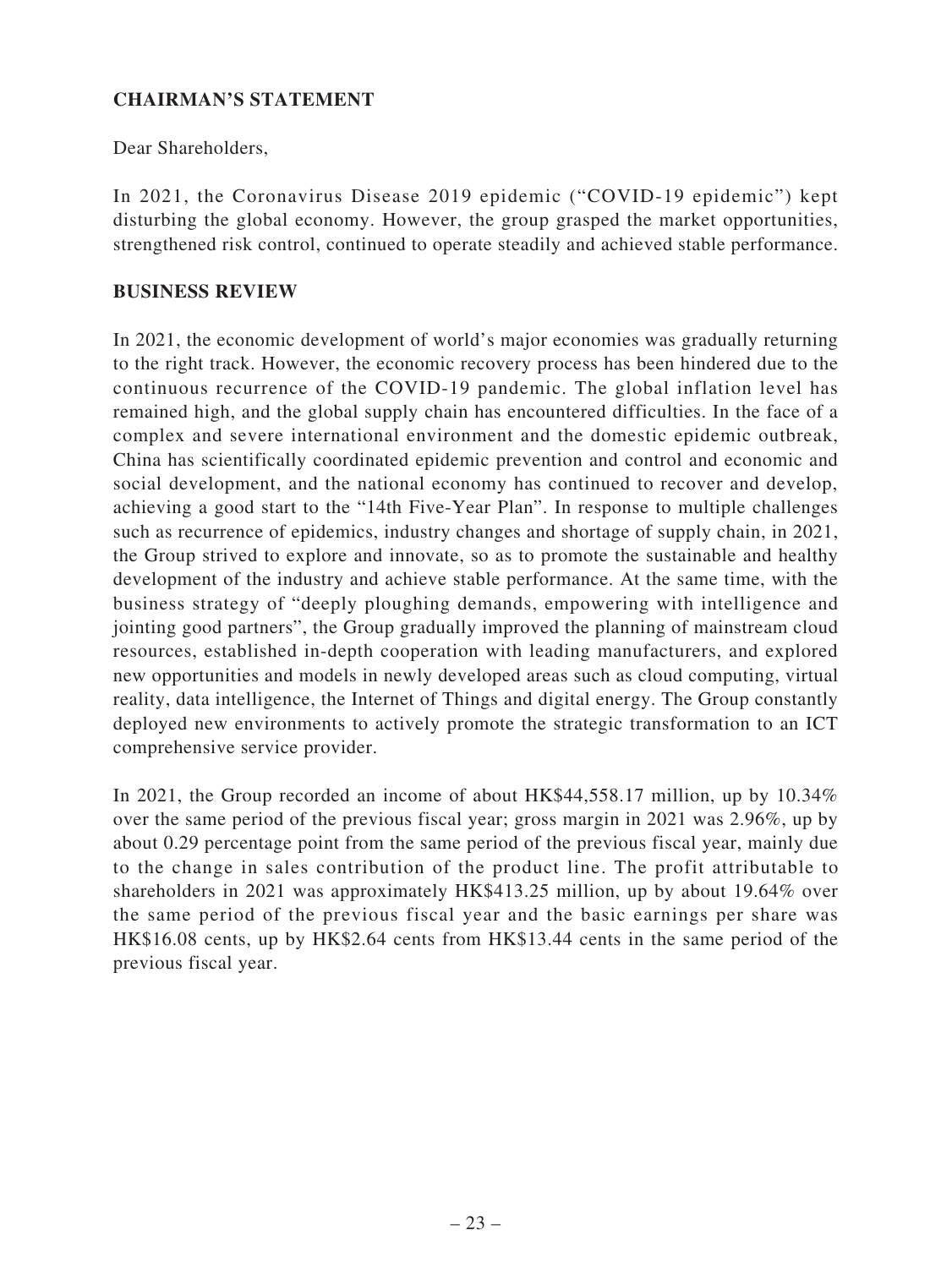The Group continuously consolidated basic management and strengthened digital and intelligent systems construction and business process transformation and optimization and built an intelligent business system so as to improve operation efficiency and enable business innovation and strive to provide customers with intelligent services with increased efficiency and convenience. The Group continued to reinforce risk management and control, insisted on strict inventory management, credit management and receivable management, reasonably allocate funds, and accelerated fund turnover in a bid to ensure the safety and efficiency of working capital. The Group continued its efforts to tighten expense control, and research and development cost increased compared with the same period of last year, mainly due to the increase in the development costs of the information system; the distribution and sales expenses increased compared with the same period of last year, mainly due to the increase in labor costs; the financing cost rose compared with the same period of last year due to the increase of financing scale.

As at 31 December 2021, the turnover and profits of the three operating segments of the Company were analyzed as follows (RMB exchange rate fluctuations may affect the number/percentage of segments):

**ICT consumer product distribution business:** The business segment continued to strengthen online and offline comprehensive cooperation with core manufacturers and established cooperation models and marketing models to deepen the integration development of online and offline channels; with the continuously improving comprehensive service capability and operational efficiency, the business segment strived for advantageous product lines, seized market opportunities during the special time and overcame the difficulty of insufficient supply, and result in a significant increase in income. The business's turnover increased by 38.00% to HK\$19,670.73 million over the same period of last year, and its profit increased by 22.74% to HK\$324.75 million.

**ICT corporate product distribution business:** In response to challenges such as changes in the industry structure, the business segment focused on customer needs, stably developed international brand business, actively expanded domestic brand products, strengthened the construction of technical teams, improved technical service levels, and supported government and enterprise customers to achieve digital transformation. The business has achieved positive growth. At the same time, the business continued to promote the construction of system design capabilities and service delivery capabilities of industry solutions including cloud computing, big data and virtual reality, expanded new business and fields, and sought new development with leading manufacturers. The business's turnover increased by 24.92% to HK\$12,520.45 million over the same period of last year, and its profit increased by 10.59% to HK\$375.64 million.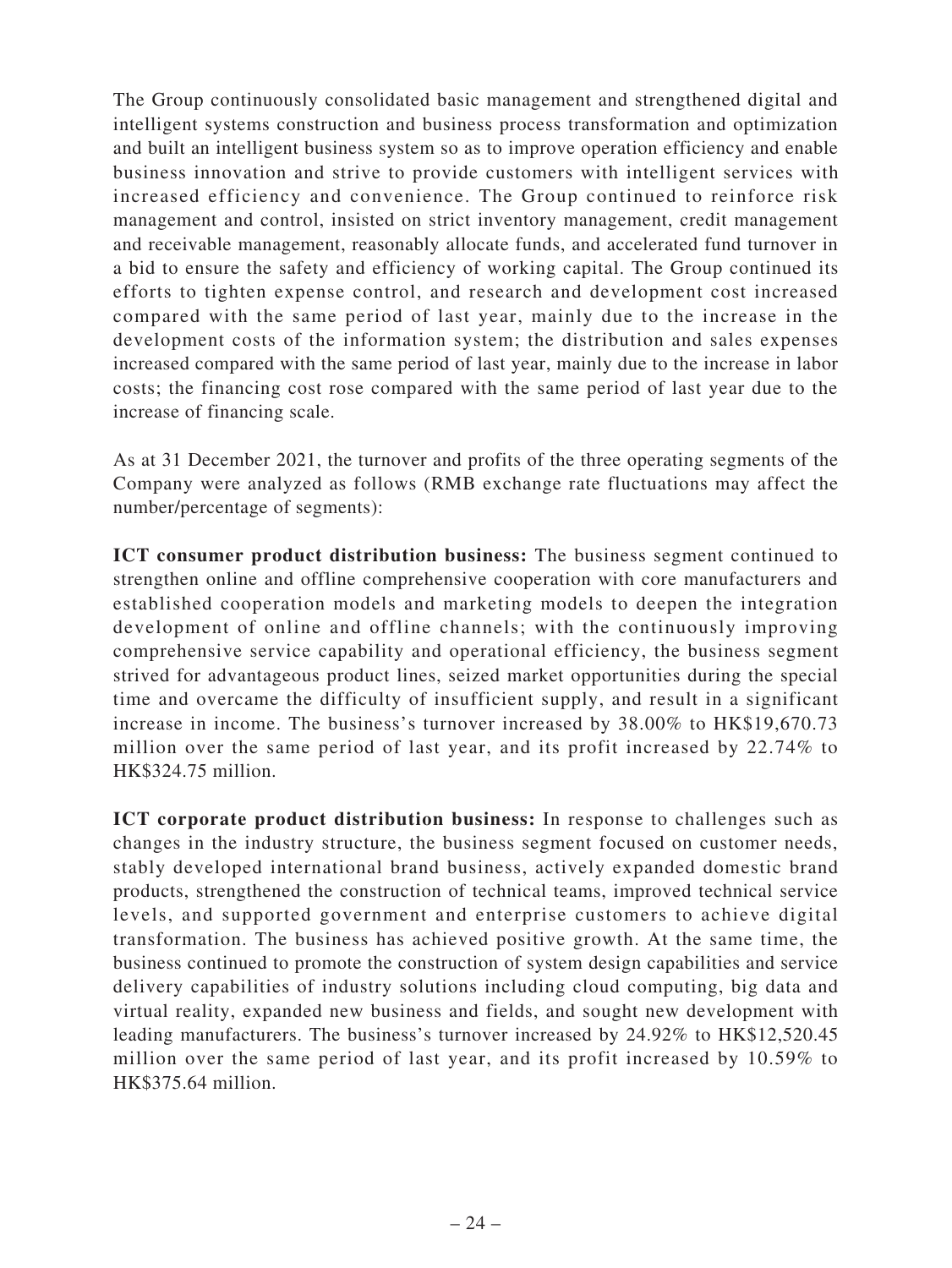**Other businesses:** Due to the decline of sales in smartphones, the business's turnover decreased by 23.21% over the same period of last year to HK\$12,366.99 million; however, due to the significant increase in gross profit of ICT service business, the profit from the business has risen by 30.06% to HK\$119.01 million.

The Company has successfully transferred its listing from GEM to the Main Board of the Stock Exchange on 18 March 2020 (the "Transfer of Listing"). A listing status of the Company on the Main Board is generally perceived to enjoy a premier status amongst investors, which will help strengthen the recognition of the Group among both the existing Shareholders as well as the potential investors, resulting in a broader investor base and higher trading liquidity of the Shares. Further, facilitated by the enhanced status of the Group, it is believed that the Transfer of Listing will help reinforce the confidence of the Group's customers, suppliers and other stakeholders in the Company's financial strength, governance and credibility and will hence further promote the Company's corporate profile and recognition among public investors and the public in general. This will in turn further strengthen the Group's position in the industry and improve the Group's competitiveness in retaining its current employees, recruiting more talents and attracting new customers and suppliers which may ultimately help foster the business development of the Group and enhance return to the Shareholders in the long run.

With effect from 8 April 2021, in order to devote more time to their other business commitments, Mr. Zhao Yong has resigned as the chairman of the Board, an executive Director and the chairman of the nomination committee of the Company, and Mr. Yang Jun has resigned as an executive Director. With effect from 8 April 2021, Mr. Zhu Jianqiu has been appointed as the chairman of the Board and the chairman of the nomination committee of the Company, and Mr. Pan Xiaoyong and Mr. Zhang Xiaolong have been appointed as executive Directors. With effect from 20 October 2021, due to his other business commitment, Mr. Luo Yongping has resigned as an executive Director, and Mr. Zhou Jiachao has been appointed as an executive Director. For further details, please refer to the announcements of the Company dated 8 April 2021 and 20 October 2021.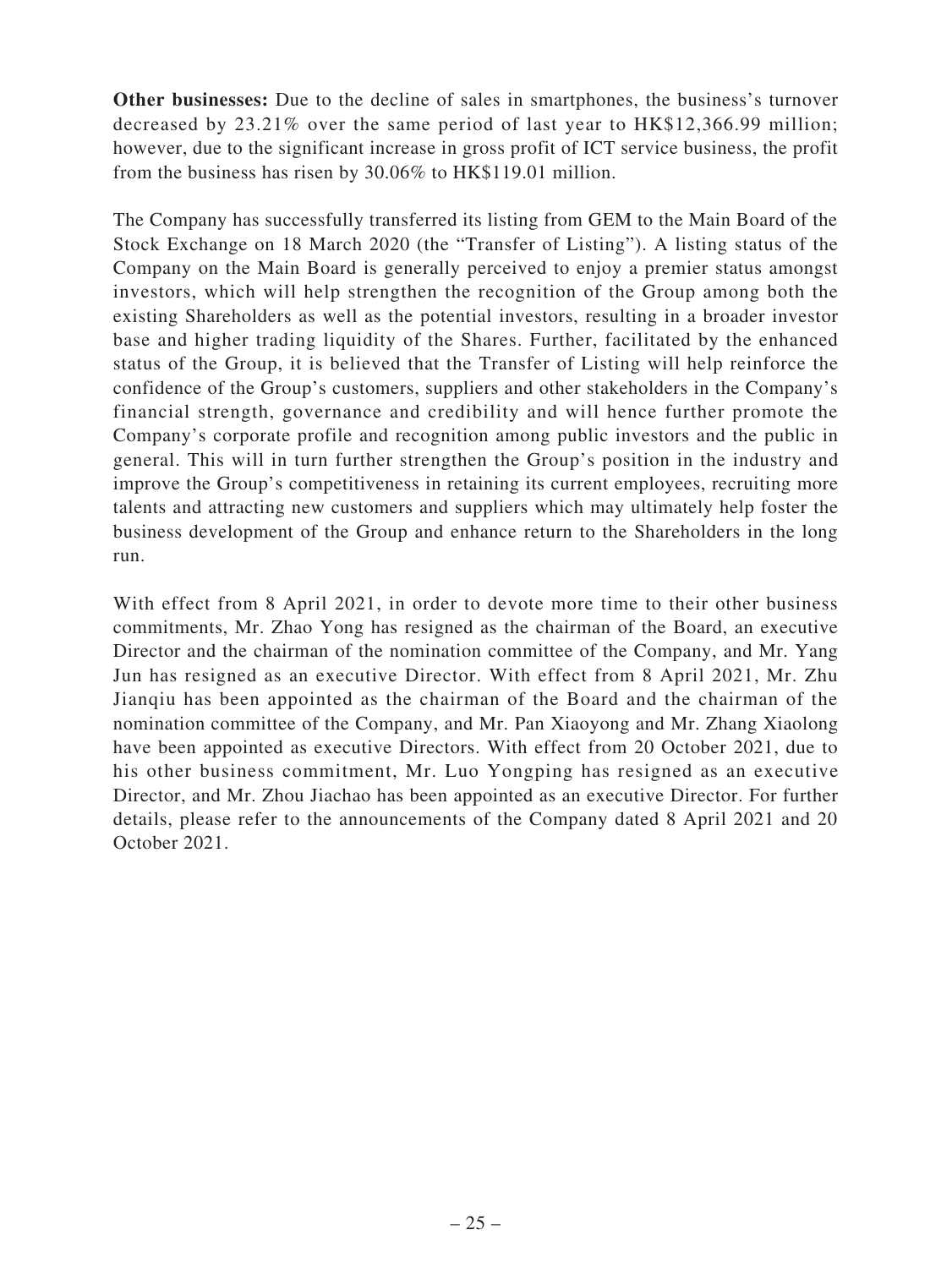# **OUTLOOK**

Looking forward to 2022, the impact of the global epidemic will continue, the international situation will become more complex and severe, the global economic recovery will face a huge challenge, and the external uncertainty of China's economic development will increase. In 2022, China will face the triple pressure of shrinking demand, supply shock, and weakening expectations. It will further strengthen the support of macroeconomic policy, base itself on the new development stage, accelerate the construction of new development patterns, and strive to keep the economy operating within a reasonable range and promote high-quality development. With the rapid development of digital technology, the digital economy has flourished and has been deeply integrated into all aspects of economic and social development and has become a key driver for stimulating economic growth, alleviating downward pressure on the economy and driving economic recovery. China's "14th Five-Year Plan for Digital Economy Development" establishes development goals. By 2025, China's digital economy will enter a period of comprehensive expansion, and the added value of the core industries of the digital economy will account for 10% of GDP. In 2022, the Group will follow the development trend of the digital economy and take "new cognition, new kinetic energy, and smart partner" as its business policy. In the era of rapid development of digital intelligence, the Group will continue to learn new knowledge, master new technologies, and generate new kinetic energy with new cognition, focus and deepen in key areas of future digital industries such as cloud, network, data, intelligence, virtual reality, etc., unswervingly develop new driving forces, build new capabilities, create unique value, and empower good partners to seize new opportunities and develop new opportunities together, join hands to win new growth and new success in the future, and make greater contributions to shareholders.

**ZHU Jianqiu** *Chairman*

30 March 2022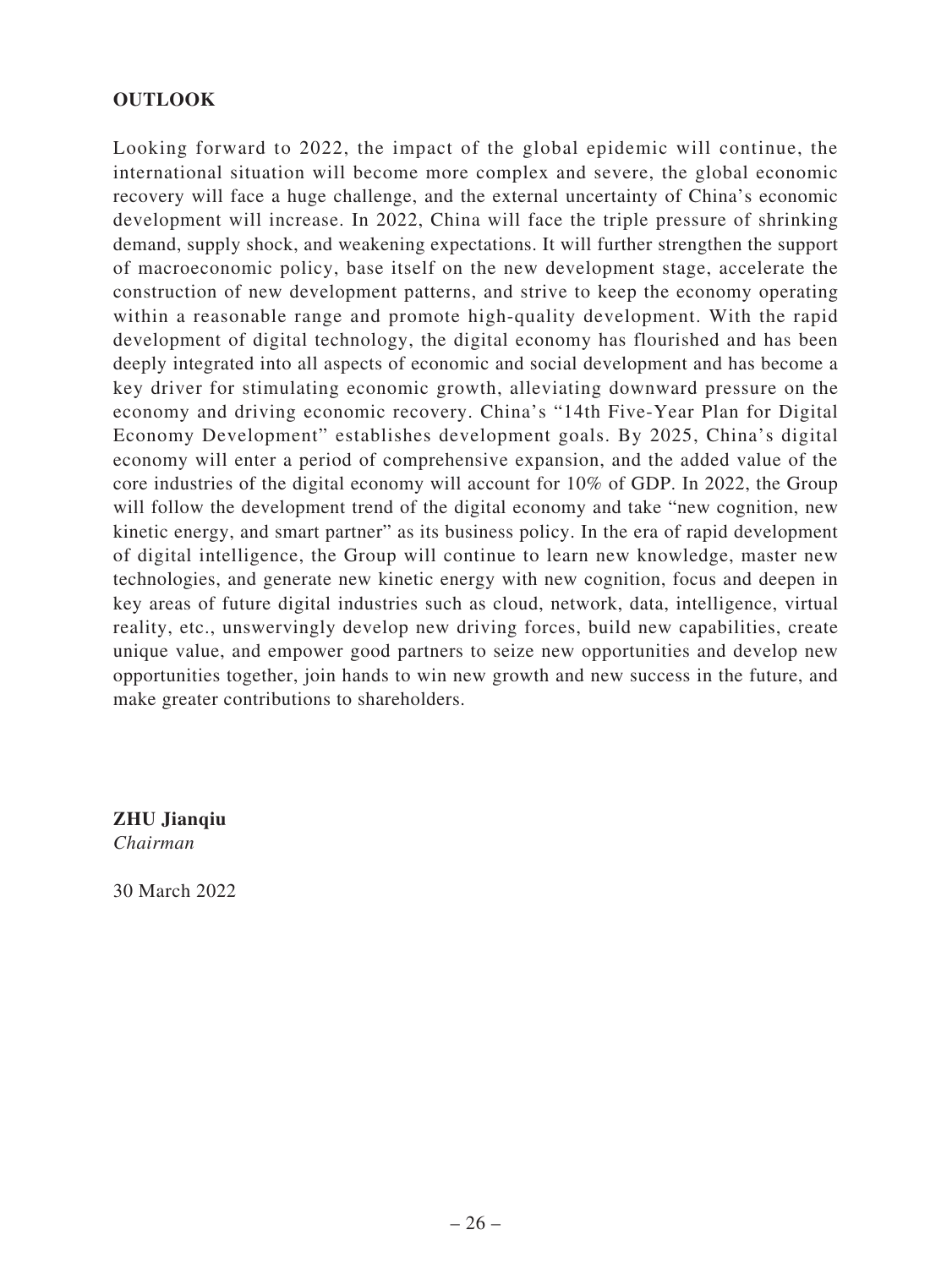# **MANAGEMENT DISCUSSION AND ANALYSIS**

# **FINANCIAL SUMMARY**

- Revenue for the year ended 31 December 2021 was approximately HK\$44,558.17 million (2020: HK\$40,381.30 million), representing an increase of 10.34% as compared with the previous year. This increase was mainly attributable to the growth of ICT consumer products and ICT corporate products sales.
- Profit for the year ended 31 December 2021 was approximately HK\$413.25 million (2020: HK\$345.40 million), representing an increase of 19.64% as compared with the previous year. This increase was mainly attributable to the increase in revenue with gross margin climbing.
- Total comprehensive income for the year ended 31 December 2021 was approximately HK\$500.64 million (2020: HK\$512.18 million). This decrease was mainly attributable to the fluctuations in the Renminbi exchange rate.

# **LIQUIDITY AND FINANCIAL RESOURCES**

For the year ended 31 December 2021, the Group's financial and liquidity positions remained healthy and stable. As at 31 December 2021, the aggregate outstanding borrowings of the Group were approximately HK\$1,179.68 million (2020: HK\$2,195.45 million), which were unsecured and interest bearing. The decrease in the Group's borrowings was due to the decrease in demand of payment as compared with the corresponding period of last year. The Group's cash and bank balances amounted to approximately HK\$3,394.84 million (2020: HK\$3,287.36 million), together with trade and bills receivables amounting to approximately HK\$4,444.82 million (2020: HK\$3,528.45 million). For the year ended 31 December 2021, the Group's net current assets amounted to approximately HK\$2,611.74 million (2020: HK\$2,247.13 million) and the Group did not have any charges on its fixed assets (2020: Nil). The net gearing ratio (total net debt/total shareholders' equity) of the Group as at 31 December 2021 was 3.65 times (2020: 3.75 times). The management of the Group is confident that with proper funding arrangements, the Group's financial resources are sufficient to finance its daily operations.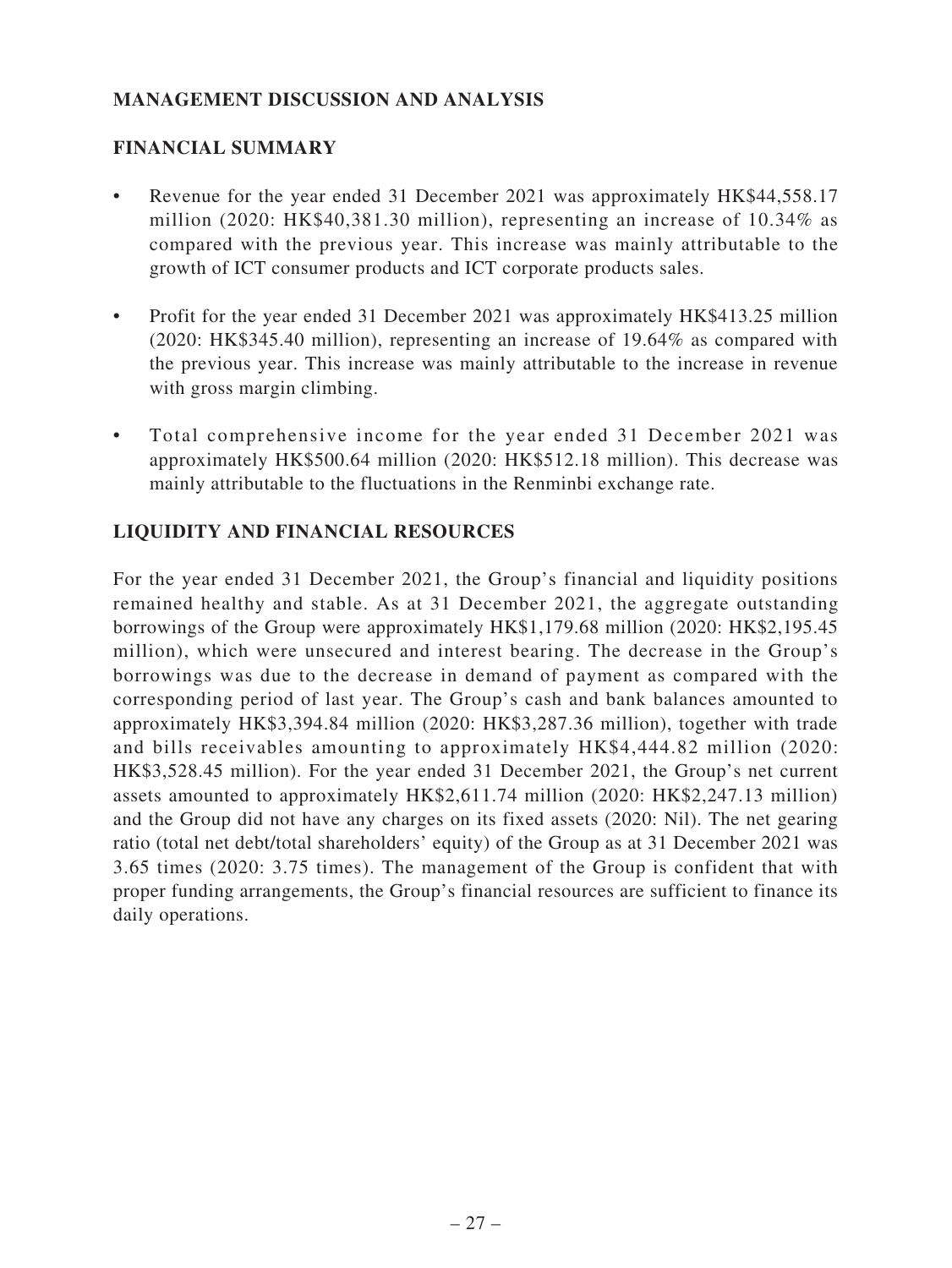# **EXPOSURE TO FLUCTUATION IN EXCHANGE RATES AND RELATED HEDGES**

The Group's monetary assets and liabilities and transactions are principally denominated in Renminbi, Hong Kong dollars and United States dollars. As the fluctuation range of Renminbi exchange rate spread is relatively small and the exchange rate between Hong Kong dollars and United States dollars is pegged, the Group believes its exposure to exchange risk is minimal. The Group will continue to monitor the situation and assess whether any hedging arrangement is necessary.

As at 31 December 2021, the Group did not have any foreign currency investments which have been hedged by currency borrowings and other hedging instruments.

### **TREASURY POLICY**

Cash and bank deposits of the Group are mainly denominated in Renminbi, Hong Kong dollars and United States dollars. The Group conducts its core business transaction mainly in Renminbi, Hong Kong dollars and United States dollars. The Group did not use any derivative instruments to hedge its foreign currency exposure as the Group considered its foreign currency exposure is insignificant.

### **EMPLOYMENT AND REMUNERATION POLICY**

As at 31 December 2021, the total number of the Group's staff was 1,309 (2020: 1,259 staff). For the year ended 31 December 2021, total staff costs (including Directors) amounted to approximately HK\$430.24 million (2020: HK\$319.17 million). The Group remunerates its employees based on their performance, experience and the prevailing industry practice. The remuneration of executive Directors is determined based on the Company's financial position in a fixed sum; whereas the remuneration of independent non-executive Directors is determined with reference to the prevailing market conditions and the workload. The Group provides retirement benefit for its employees in Hong Kong in the form of mandatory provident fund, and pays social pension insurance and housing provident fund for its employees in China in accordance with the local laws and regulations.

During the year ended 31 December 2021, there were no outstanding share options adopted by the Company granted or exercised.

The Group did not experience any significant labour disputes or substantial changes in the number of its employees that led to any disruption of normal business operations. The Directors consider that the Group has developed good relationships with its employees.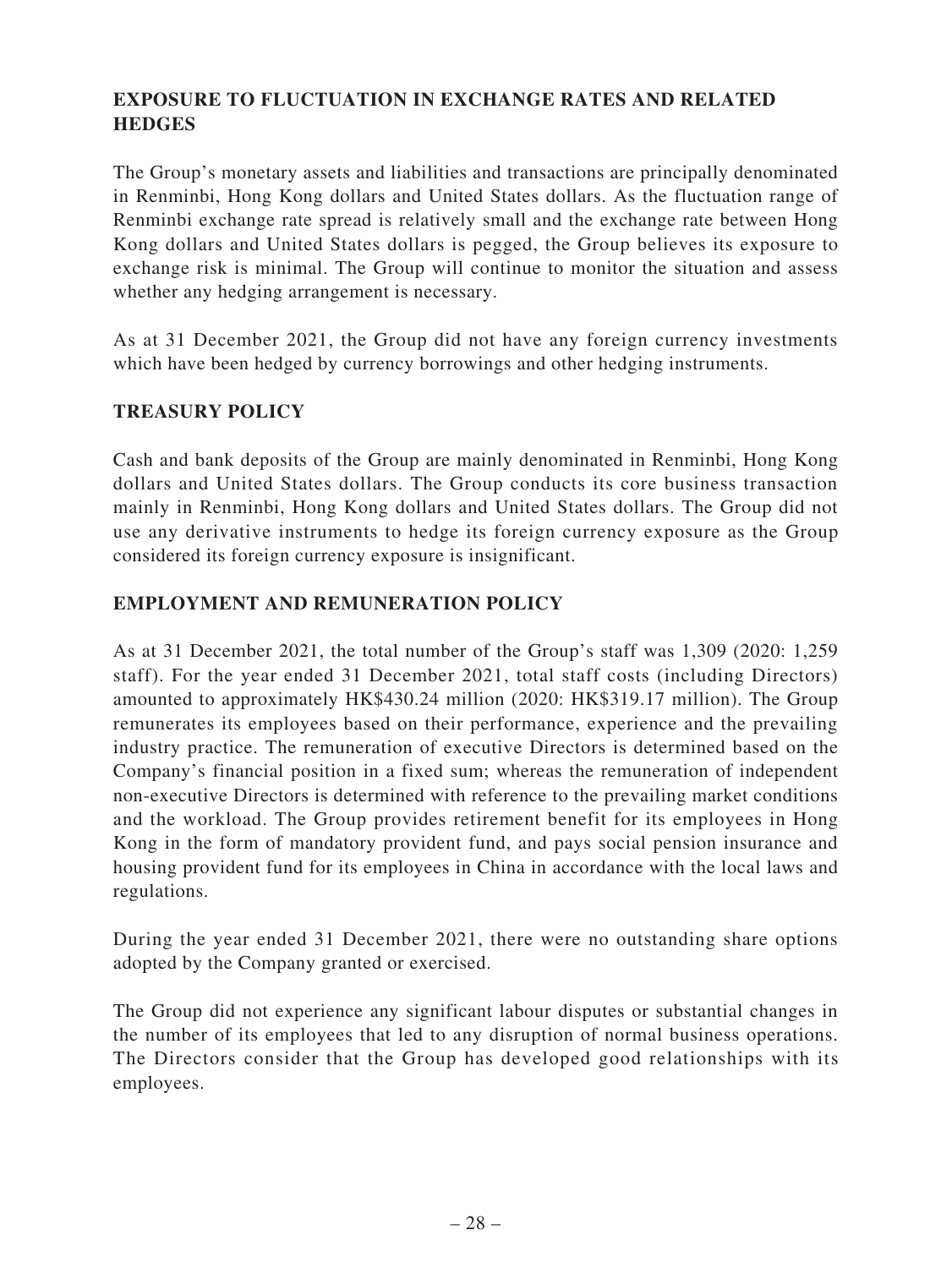# **CAPITAL STRUCTURE**

The Group manages its capital structure to ensure optimal structure and shareholder returns, and uses its capital to promote its business development, ultimately increasing revenue and margins in the Information and Communication Technology ("ICT") distribution and Services business. Further capital may be used to increase its business diversification.

Capital of the Group comprises all components of equity, cash and bank balances and loans from major shareholders of the Company (the "Shareholders") or related companies.

Loans from major Shareholders or related companies are mainly for the purpose of supporting the daily operations of the Group.

### **SIGNIFICANT INVESTMENTS, MATERIAL ACQUISITIONS AND DISPOSALS OF SUBSIDIARIES, ASSOCIATES AND JOINT VENTURES**

The Group did not have any significant investments, acquisitions or disposals of subsidiaries, associates and joint ventures during the year ended 31 December 2021.

### **FUTURE PLANS FOR MATERIAL INVESTMENTS AND EXPECTED SOURCES OF FUNDING**

The Group will continue to devote to the ICT distribution business and ICT comprehensive service while exploring new business opportunities that would enhance its businesses. No concrete plan for future investments is in place as at the date of this announcement.

### **CONTINGENT LIABILITIES**

As at 31 December 2021, the Group did not have any material contingent liabilities.

### **EVENTS OCCURRED AFTER THE END OF THE FINANCIAL YEAR**

There were no significant events occurred that might affect the Group after 31 December 2021.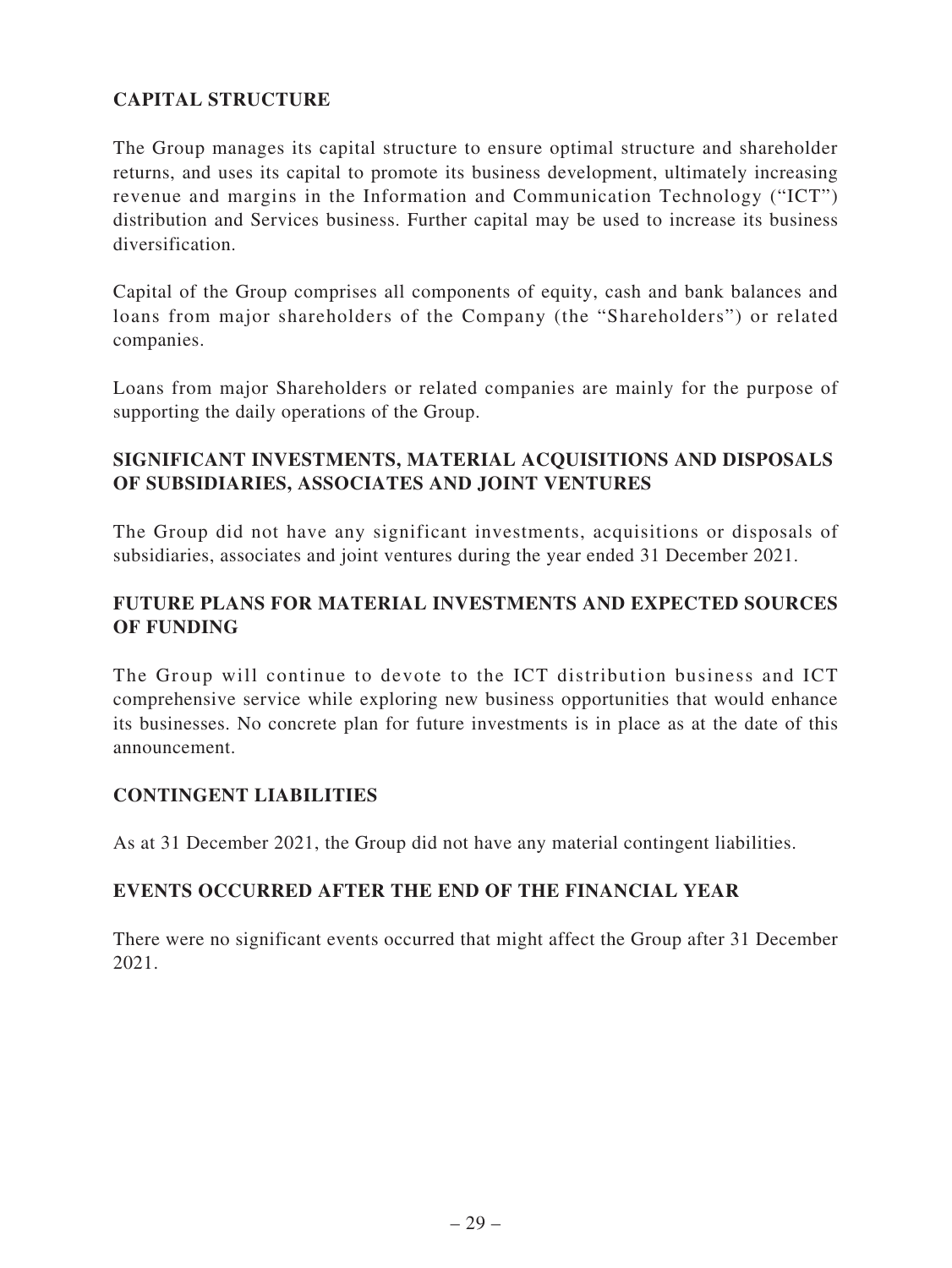## **FINAL DIVIDEND**

The Board recommended the payment of final dividend of HK\$0.05 per share of the Company (the "Share(s)") in respect of the year ended 31 December 2021 (2020: HK\$0.05 per Share), amounting to HK\$128,526,000 (calculated based on 1,454,652,000 ordinary shares in issue and 1,115,868,000 preference shares in issue on 30 March 2022), and there is no arrangement that a Shareholder has waived or agreed to waive any dividend. The final dividend is expected to be paid on Friday, 24 June 2022 to all Shareholders whose names appear on the register of members of the Company at the close of business on Wednesday, 8 June 2022 and is subject to approval by the Shareholders at the forthcoming annual general meeting of the Company (the "AGM").

### **CLOSURE OF REGISTER OF MEMBERS FOR THE AGM**

The AGM is scheduled to be held on Friday, 27 May 2022. The Company's register of members will be closed from Tuesday, 24 May 2022 to Friday, 27 May 2022, both days inclusive, for the purpose of determining the entitlements of the Shareholders to attend and vote at the AGM. During this period, no transfer of Shares will be registered. In order to qualify for attending and voting at the AGM, all transfer forms accompanied by the relevant share certificates must be lodged with the Company's branch share registrar in Hong Kong, Hong Kong Registrars Limited of Shops 1712–1716, 17th Floor, Hopewell Centre, 183 Queen's Road East, Wanchai, Hong Kong not later than 4:30 p.m. on Monday, 23 May 2022.

### **CLOSURE OF REGISTER OF MEMBERS FOR THE PROPOSED FINAL DIVIDEND**

The Company's register of members will be closed from Monday, 6 June 2022 to Wednesday, 8 June 2022, both days inclusive, for the purpose of determining the entitlements of the Shareholders to the proposed final dividend of HK\$0.05 per Share for the year ended 31 December 2021, if approved at the AGM. During this period, no transfer of Shares will be registered. In order to qualify for the proposed final dividend, all transfer forms accompanied by the relevant share certificates must be lodged with the Company's branch share registrar in Hong Kong, Hong Kong Registrars Limited of Shops 1712–1716, 17th Floor, Hopewell Centre, 183 Queen's Road East, Wanchai, Hong Kong not later than 4:30 p.m. on Thursday, 2 June 2022.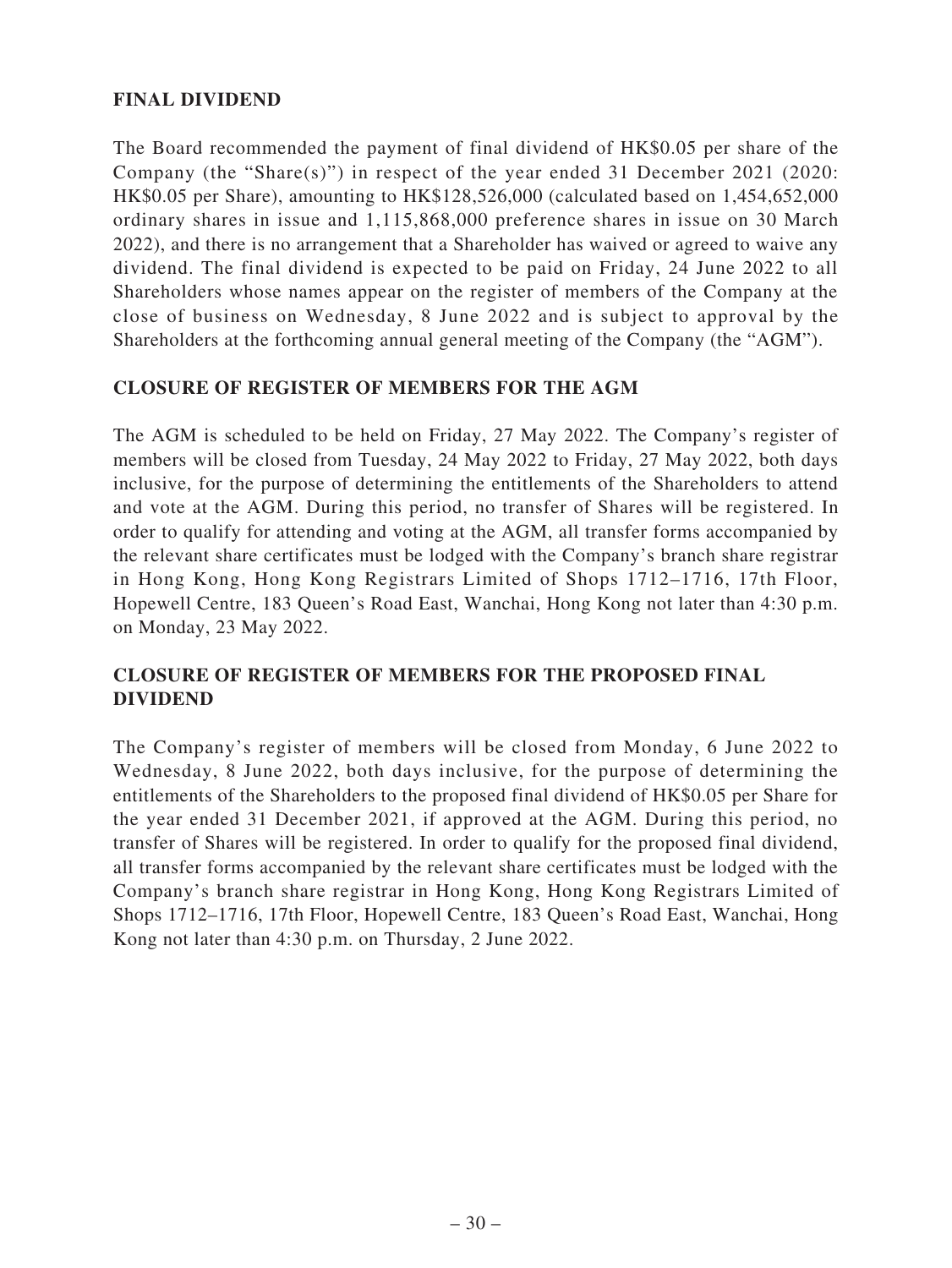# **PURCHASE, SALE AND REDEMPTION OF THE COMPANY'S LISTING SECURITIES**

During the year ended 31 December 2021, neither the Company nor any of its subsidiaries purchased, sold or redeemed any of the Company's listed securities.

### **COMPLIANCE WITH THE CORPORATE GOVERNANCE CODE**

The Company has adopted the then prevailing corporate governance code (the "CG Code") as set out in Appendix 14 to the Rules Governing the Listing of Securities on The Stock Exchange of Hong Kong Limited (the "Listing Rules") which sets out corporate governance principles and code provisions (the "Code Provisions"). Throughout the year ended 31 December 2021, the Company has complied with all the Code Provisions as set out under the CG Code, except the following deviation:

Code provision A.2.1 (which has been re-arranged as code provision C.2.1 since 1 January 2022) of the CG Code stipulates that the roles of chairman and chief executive should be separated and should not be performed by the same individual. As Mr. ZHU Jianqiu serves as both the chairman of the Board and the president with effect from 8 April 2021, such practice deviates from code provision A.2.1 of the CG Code. Although the roles of chairman of the Board and president are performed by the same individual, all material decisions have been made in consultation with members of the Board as well as senior management. The Board has three independent non-executive Directors who offer different independent perspectives. Therefore, the Board is of the view that there is adequate balance of power and safeguards in place.

### **CODE OF CONDUCT FOR SECURITIES TRANSACTION BY DIRECTORS**

The Company has adopted the Model Code for Securities Transactions by Directors of Listed Issuers set out in Appendix 10 to the Listing Rules as its own code of conduct regarding Directors' dealings in securities of the Company (the "Code of Conduct"). Having made specific enquiry of all Directors, all Directors confirmed that they had complied with the required standards as set out in the Code of Conduct throughout the year ended 31 December 2021.

### **REVIEW OF ANNUAL RESULTS**

The annual results for the year ended 31 December 2021 have been reviewed and agreed by the audit committee of the Company.